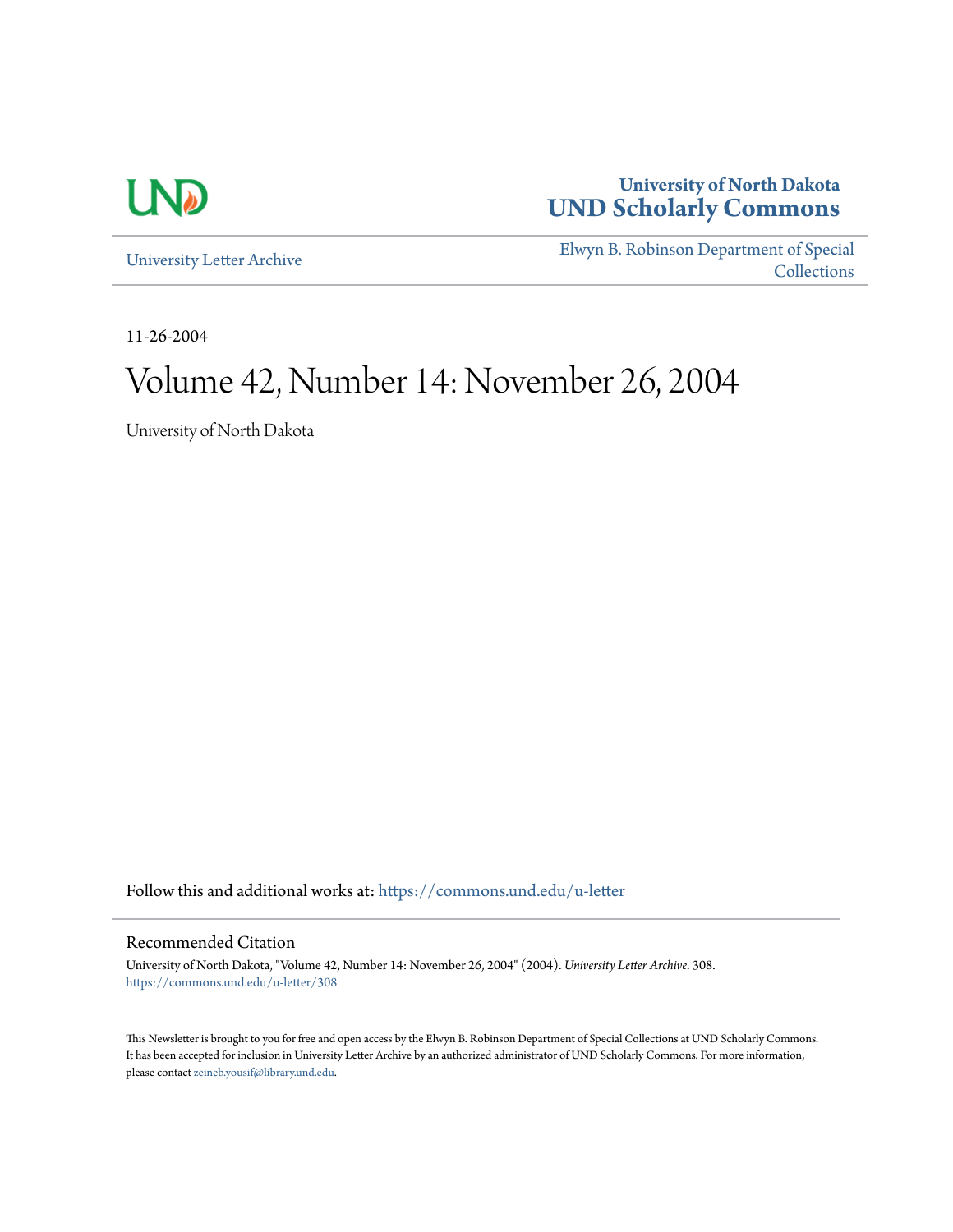<span id="page-1-0"></span>

**ISSUE: Volume 42, Number 14: Nov. 26, 2004**

#### **TOP STORIES**

**["Lighting of the Green" ceremony is Monday](#page-1-0) [EERC awarded \\$2.3 million mercury research project](#page-1-0) [Faculty, administrative staff invited to participate in winter commencement](#page-1-0) [Volunteers needed for winter commencement Dec. 17](#page-1-0)**

#### **EVENTS TO NOTE**

**[Core drilling will take place Friday in Union, Stadium parking lots](#page-1-0) [Ray Richards Golf Course offers Christmas deals](#page-1-0) [Graduate committee meets Monday](#page-1-0) [Forums focus on communication in Grand Forks](#page-1-0) [Doctoral examinations set for four candidates](#page-1-0) [Connect "U"ND sessions discuss PeopleSoft each Tuesday](#page-1-0) [Forum will plan Dakota Science Center's future](#page-1-0) [Destress at De-Stress Fest Dec. 1](#page-1-0)** *[Super Size Me](#page-1-0)* **[will show at philosophy colloquium](#page-1-0) [Anderegg will present "I Found It at the Movies](#page-1-0) [Agenda listed for Dec. 2 U Senate meeting](#page-1-0) [Teleconference will focus on helping first-year students succeed](#page-1-0) [Hoelscher and Swanson concert to benefit Dru Sjodin memorial scholarship fund](#page-1-0) [Forum focuses on economic globalization and India](#page-1-0) [Annual holiday Art & Craft Fair is Dec. 3](#page-1-0) [Bookstore hosts holiday open house](#page-1-0) [Tickets on sale now for Madrigal Dinner](#page-1-0) [Public scholarship program meeting is Dec. 10](#page-1-0) [U2 lists workshops](#page-1-0) [Retired faculty, staff invited to open house](#page-1-0) [Fly to Alaska for hockey game](#page-1-0)**

#### **ANNOUNCEMENTS**

**[Units asked to e-mail strategic plans to institutional research](#page-1-0) [Note correct e-mail address for Martha Potvin](#page-1-0) [Grants and contracts administration will close for training Dec. 6-17](#page-1-0) [Thanksgiving holiday hours listed](#page-1-0) [Financial data will "freeze" Dec. 23 for conversion to PeopleSoft](#page-11-0) [Critical dates listed for data "freeze"](#page-1-0)**

https://apps.und.edu/uletterarchive/uletterOld/11262004.html[7/26/2019 4:01:57 PM]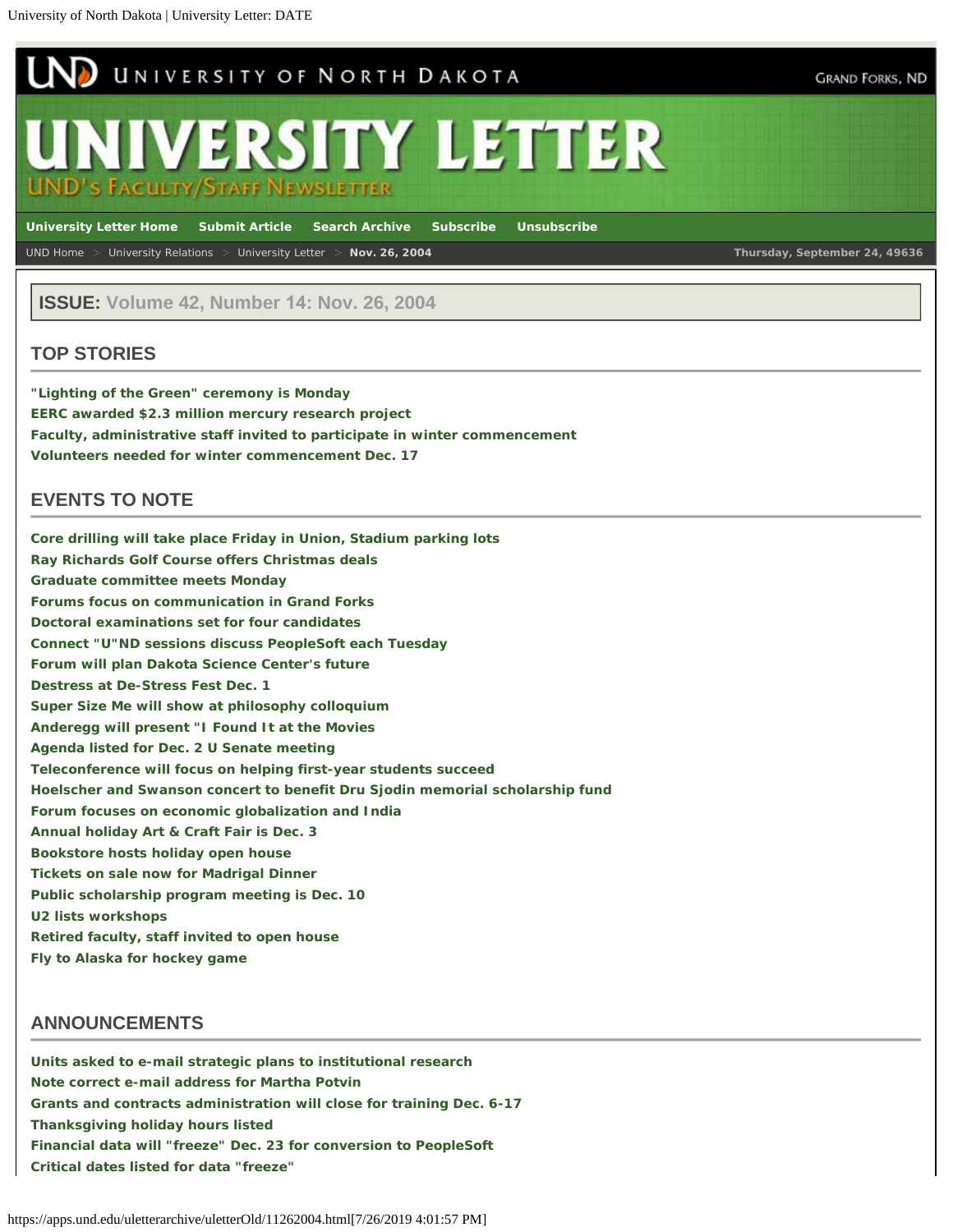**[Rural Health receives funds to aid underserved areas](#page-1-0) [UND a founding member of the Space Education Consortium](#page-1-0) [Wynne named executive associate dean at medical school](#page-1-0) [Physicians join faculty of Minot Center for Family Medicine](#page-1-0) [Center seeks faculty using service learning](#page-1-0) [Cultural awareness committee awards mini grants](#page-1-0) [Departments invited to take part in affirmative action program](#page-1-0) [All grad students must take harassment training](#page-1-0) [Honorary degree nominations sought](#page-1-0) [Major Library of Congress exhibition comes to Museum](#page-1-0) [Note policy changes for accounting services](#page-1-0) [Office Max purchases must be made with purchasing card after Dec. 1](#page-1-0) [Renew "A" zone parking permits before Dec. 6](#page-1-0) [Golf course clubhouse available for gatherings](#page-1-0) [West side of Carnegie parking lot will close for construction](#page-1-0) [FlexComp deadline is Nov. 30](#page-1-0) [Pre-paid phone cards available from telecommunications](#page-1-0) [TRIO sponsors giving tree for families in need](#page-1-0) [Children's Center now offers toddler care](#page-1-0) [Swanson Hall residents sponsor "recycling war"](#page-1-0) [Denim Day charities chosen](#page-1-0)**

# **TOP STORIES**

## **"Lighting of the Green" ceremony is Monday**

UND celebrates the third annual "Lighting of the Green" ceremony Monday, Nov. 29, at 5 p.m. in front of the Memorial Union on University Ave. A UND choral group will perform seasonal selections and holiday messages will be conveyed by President Charles Kupchella and Student Body President Jordan Schuetzle. The program will also feature the lighting of the large fir tree on the north lawn of the Memorial Union.

Immediately following the tree lighting ceremony, everyone is invited inside the Memorial Union for the President's holiday reception in the Loading Dock from 5:30 to 6:30 p.m. Free refreshments will be provided.

Everyone is invited to attend these activities, and family members are welcome.

## **EERC awarded \$2.3 million mercury research project**

The Energy & Environmental Research Center has been selected to lead a \$2.3 million project at TXU Energy's Big Brown Station near Fairfield, Texas, to test promising control technologies for removing mercury from coal-fired power plants burning Texas lignites.

The U.S. Department of Energy, through its National Energy Technology Laboratory, will fund \$1.5 million of the project. This is one of 14 new DOE mercury control technology long-term field testing efforts directed at developing costeffective approaches to controlling mercury emissions from coal-fired power plants.

TXU Energy, based in Dallas, provides electricity and related services to more than 2.6 million electricity customers throughout the state of Texas.

The project will focus on the removal of mercury from lignite combustion gases to achieve a high level of cost-control. Activated carbon injection will be used, which is considered to be one of the most promising options for meeting or exceeding the target removal rates proposed by the U.S. Environmental Protection Agency.

EPA is slated to release mercury control regulations by March 15, 2005 that will affect the entire nation. Several states have also formed coalitions that will impose compliance standards which are potentially more restrictive than the national limits. DOE estimates that compliance with mercury regulations in the United States is expected to cost utilities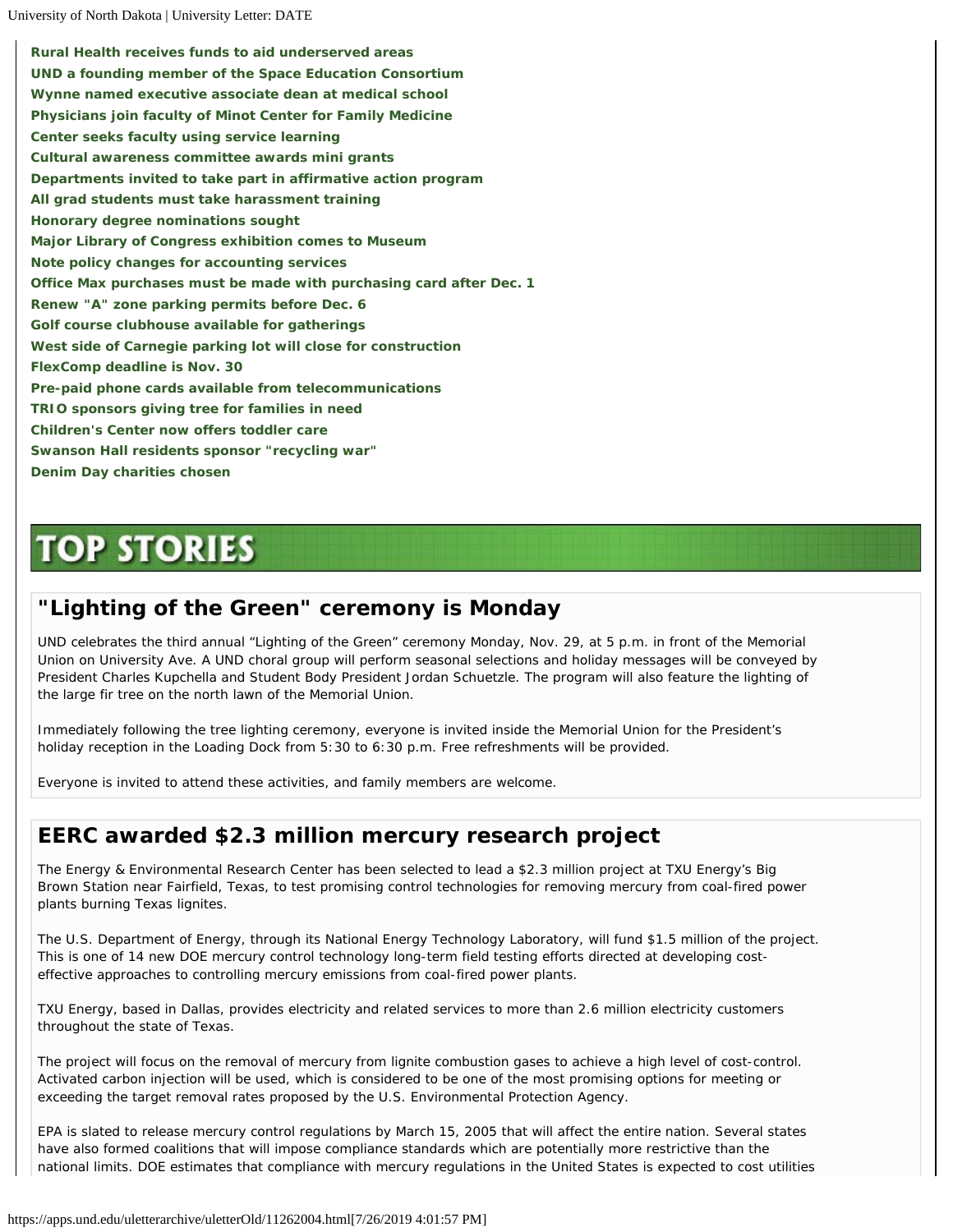\$7 billion per year.

"We have put together an excellent team to address mercury removal from one of the most challenging coals – Texas lignite," said John Pavlish, project manager.

The EERC team includes TXU, EPRI (Palo Alto, Calif.), ADA-ES (Littleton, Colo.), Babcock & Wilcox (Barberton, Ohio), and a lignite consortium including utilities from North Dakota, Saskatchewan, and Texas. The team will contribute 35 percent (\$800,000) of the total project cost, which is about 15 percent over the required cost-share amount. "This is another example of the leadership the EERC is providing globally with respect to understanding and controlling mercury," said EERC Director Gerald Groenewold. "We are very pleased to be working with DOE and TXU, organizations we've worked with in the past that have proven to be very progressive and forward-looking partners," he said.

"TXU is very excited about hosting this long-term project," said TXU Project Manager Bob Wiemuth. "We know the results will help to address future mercury control regulations for coal-fired utilities in the United States and Canada and allow us to meet or exceed the target 55 percent removal rate."

— Energy & Environmental Research Center.effective

### **Faculty, administrative staff invited to participate in winter commencement**

UND faculty and administrative staff are encouraged to march in academic regalia in the winter commencement ceremony Friday, Dec. 17, at 2 p.m. in the Chester Fritz Auditorium. Faculty and administrators should assemble in the lower level of the Auditorium by 1:30 p.m. University marshals will be on hand to direct participants to their places in the procession.

Please contact the office of ceremonies and special events in the vice president for student and outreach services office at 777-2724 by Friday, Dec. 10, or send an e-mail message to Terri.Machart@mail.und.nodak.edu if you plan to participate so that the appropriate number of seats can be reserved.

I encourage participation by faculty and administrative staff to help make this a memorable occasion for our graduates and their guests.

— Charles E. Kupchella, president.

## **Volunteers needed for winter commencement Dec. 17**

Please consider serving as a "green vest volunteer" at winter commencement Friday, Dec. 17, at the Chester Fritz Auditorium. Volunteers assist by seating guests, help organize our graduates, and greet campus visitors who attend the ceremony.

Commencement begins at 2 p.m. and all volunteers are asked to report to the lower level of the Chester Fritz Auditorium by 12:30 p.m. for a short briefing and to receive assignments. We anticipate that commencement will conclude by approximately 3:30 p.m.

Please contact the office of ceremonies and special events in the vice president for student and outreach services office at 777-2724 or e-mail terri.machart@mail.und.nodak.edu by Monday, Dec. 13, to let us know if you will be able to participate. Please feel free to call if you have any questions. — Fred Wittmann, office of the vice president, student and outreach services.

TOP  $\textcircled{1}$ 

# **EVENTS TO NOTE**

## **Core drilling will take place Friday in Union, Stadium parking lots**

Core drilling equipment will be working in the Memorial Stadium and Memorial Union parking lots Friday, Nov. 26, for most of the day. They will be taking soil samples to determine if soil conditions would permit a large parking structure to be built on those sites. This work is being overseen by EAPC Architects/Engineers who have been hired to study the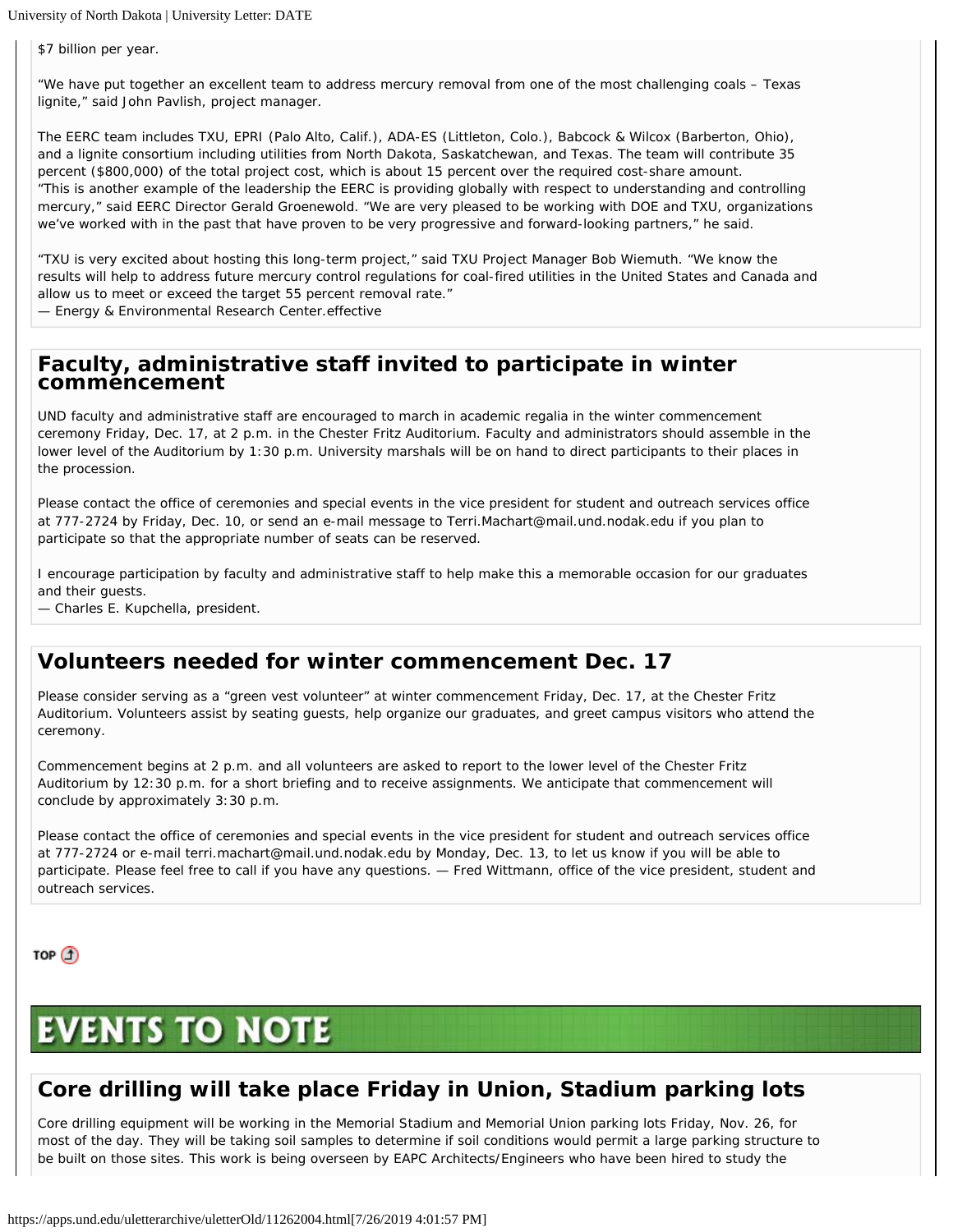feasibility of building a parking structure on our campus. – Jim Uhlir, director of auxiliary services and transportation.

## **Ray Richards Golf Course offers Christmas deals**

After the turkey and dressing, come out to Ray Richards Golf Course Pro Shop for some Christmas bargains. We will be open Friday, Nov. 26, to Friday, Dec. 3, between 10 a.m. and 4 p.m. so you can shop for the golfer on your list. We have select Sioux T-shirts for just \$5, select Sioux polos for \$10, Tommy Hilfiger golf shirts for men and women from \$24.99, and Sioux sweatshirts, wind shirts, and fleece vests from \$20. We stock "Santa Sizes" (up to 3XL) in all Sioux apparel. All other apparel in the Pro Shop not mentioned above will be 25 percent off!

Don't forget about golf balls: Wilson "Jack Pack" promo, buy 24 balls for \$19.99 and get a free hat. Wilson true Tour Elite, buy a dozen for \$19.99 and get a free shirt. Other golf balls by Titleist, Callaway, Precept, Srixon, Ben Hogan, Maxfli, and Nike 30 percent to 40 percent off!

Taylor Made, Callaway, Ping, and MacGregor club sets and individual woods are 20 percent off! Fighting Sioux accessories: Headcovers (nicest in town!) set of three for woods from \$39.99 . . . putter covers from \$11.99. Golf towels from \$11.99. Sioux logo throw blankets (very nice), \$49.99.

Need a hat for that special golfer? We have golf caps by Taylor Made, Ping, Callaway, Nike, Top Flite, Cleveland, Hogan, Maxfli and Precept, all priced at \$11.99!

Everything else in the pro shop will be 25 percent off.

Stop by and get your Christmas shopping done early this year for that extraordinary golfer in your life! — Ray Richards Golf Course.

## **Graduate committee meets Monday**

The graduate committee will meet Monday, Nov. 29, from 3:05 to 5 p.m. in 305 Twamley Hall. The agenda will include:

1. Approval of minutes from Nov. 8.

2. Request for new courses in history including History 592, Readings in World History and History 513, Research Seminar in World History.

3. Request from pharmacology, physiology, and therapeutics to delete four graduate courses (PPT 525, 526, 528, 529) and replace them with a new course, PPT 520.

4. Request from civil engineering for a change in program requirements for the Master of Engineering program. Changes encompass the environmental and water resources options.

5. Consent agenda items:

a. Request for course change in T&L 519. Request to change from a two-credit course to a three-credit course. In addition, there is a change in course description.

b. Request from communication to change Communication 570 from three credits to repeatable for credit with change in topic up to 15 hours.

6. Discussion regarding academic integrity. To help prepare for this discussion please consult the Faculty Handbook, Section III. Personnel Information, IV. General Provisions; The Code of Student Life, Section 3: Academic Concerns, 3-1

- 3-3; and the Academic Catalog, pages 38 and 39.

7. Matters arising.

— Joseph Benoit, dean, graduate school.

### **Forums focus on communication in Grand Forks**

Grand Forks residents are invited to take part in a series of public forums on the topic, "What do you want to know about communicating in Grand Forks?"

Three forums, organized and conducted by graduate student researchers in communication under the supervision of Lana Rakow (communication), will be held Nov. 29 through Dec. 1 in various locations in the community.

he purpose of the discussions is to give local citizens the chance to help determine what is of interest and value to the community about communication, leading to possible future research. Questions may include how people communicate in Grand Forks, what communication means to Grand Forks residents, and what communication is most effective in the local community.

Grand Forks citizens over the age of 18 are invited to participate in any of these public gatherings: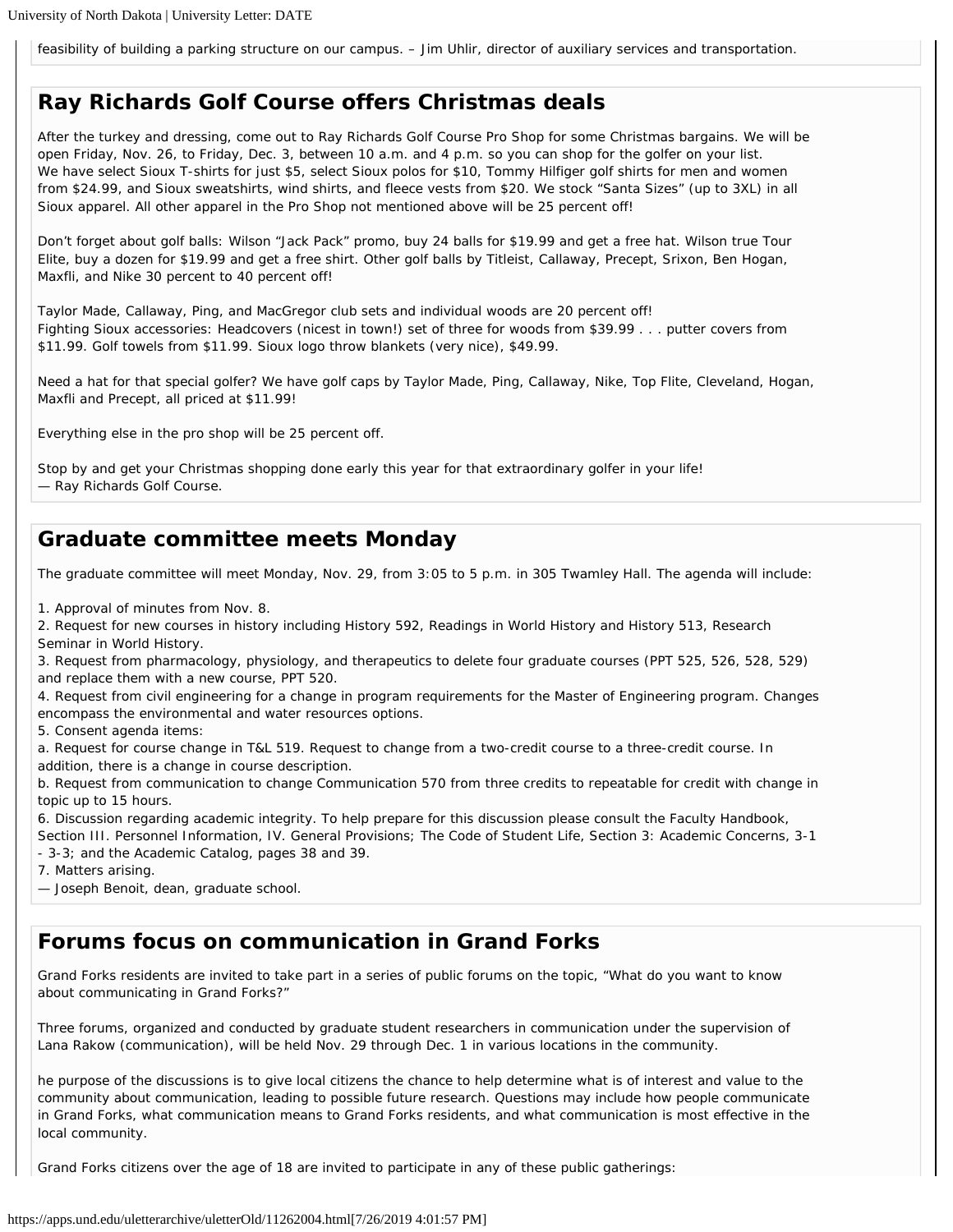-- Monday, Nov. 29, 7 p.m., LaGrave Learning Center, 832 Fourth Ave. S.

- -- Tuesday, Nov. 30, 7 p.m., Red River High School, Room 101
- -- Wednesday, Dec. 1, noon, UND Memorial Union, Pembina Room

Flyers around the community describe other ways residents can provide comments to the researchers. The researchers plan to let the community know the results of the project. For further inquiries and questions on the forums, e-mail heretolisten@und.edu or call 777-2287. – Lana Rakow, communication.

## **Doctoral examinations set for four candidates**

The final examination for Kathleen Champion, a candidate for the Ph.D. degree with a major in teaching and learning, is set for 1:30 p.m. Monday, Nov. 29, in Room 206, Education Building. The dissertation title is "Teaching Mathematics: The Stories of Six Teachers." Margaret Shaeffer (teaching and learning) is the committee chair.

The final examination for Mary Anne Marsh, a candidate for the Ph.D. degree with a major in teaching and learning: higher education, is set for 8:15 a.m. Tuesday, Nov. 30, in Room 104, Education Building. The dissertation title is "Predictive Variables for Success on Licensure Examinations for Practical and Registered Nursing Education Graduates." Richard Landry (educational foundations and research) is the committee chair.

The final examination for David W. Hird, a candidate for the Ph.D. degree with a major in teaching and learning: higher education, is set for 2 p.m. Tuesday, Nov. 30, in Room 104, Education Building. The dissertation title is "Gender and Education in the Third-World." Mary Ruth Laycock (educational foundations and research) is the committee chair.

The final examination for Debra L. (Rhoads) Jensen, a candidate for the Ph.D. degree with a major in teaching and learning: research methodologies, is set for 8 a.m. Thursday, Dec. 2, in Room 104, Education Building. The dissertation title is "Teacher Candidate Dispositions Identified by NCATE Accredited Colleges of Education: How Professional Educators are Disposed Toward the Students, Curriculum, and Reasons They Teach." Richard Landry (educational foundations and research) is the committee chair.

The public is invited to attend. – Joseph Benoit, dean, graduate school.

## **Connect "U"ND sessions discuss PeopleSoft each Tuesday**

Connect "U" ND weekly information sessions are held Tuesdays at 9 a.m. in the Memorial Union Lecture Bowl. At each session, presenters will discuss preparation for and the upcoming implementation of ConnectND.

## **Forum will plan Dakota Science Center's future**

The Dakota Science Center invites the academic community to honor the past and envision the future at a community forum Tuesday, Nov. 30, from 7 to 8:30 p.m. in 211 Skalicky Tech Incubator. The forum will feature a science surprise.

Having recently sold its facility on South Fifth Street, the Dakota Science Center is beginning to develop a plan for priority programming and is seeking public input as it plans for the future. The center's board of directors is evaluating the development of the center since its beginning in 1995 and is determining community needs and interests as it looks ahead. The community forum, held in conjunction with the organization's annual meeting, is a major part of that assessment process. All interested persons – parents, young people, educators, scientists, and others – are invited to join the discussion and share their ideas and questions.

For more information about the meeting or to submit comments or ideas for the future, contact Ann Porter, president, Dakota Science Center board of directors, (701) 772-5295. – Deanna Osowski, marketing services partnership, for Dakota Science Center.

## **Destress at De-Stress Fest Dec. 1**

Take a break from your busy day to enjoy out of this world stress relievers at De-Stress Fest 2004. Searching the Stars for Cosmic Calmness is the theme for this year's event, which will be held Wednesday, Dec. 1, from 11 a.m. to 3 p.m. in the Memorial Union Loading Dock. An astronomical array of activities awaits you including free chair massages, decompression chamber, Martian munchies, stress brain game, de-stress trivia, galactic finger painting and more. Test taking kits and stress management strategies will be provided. Enjoy free food and have some fun before finals as you relax beneath the stars.

This event is sponsored by ADAPT (Alcohol and Drug Abuse Prevention Team), University counseling center, Healthy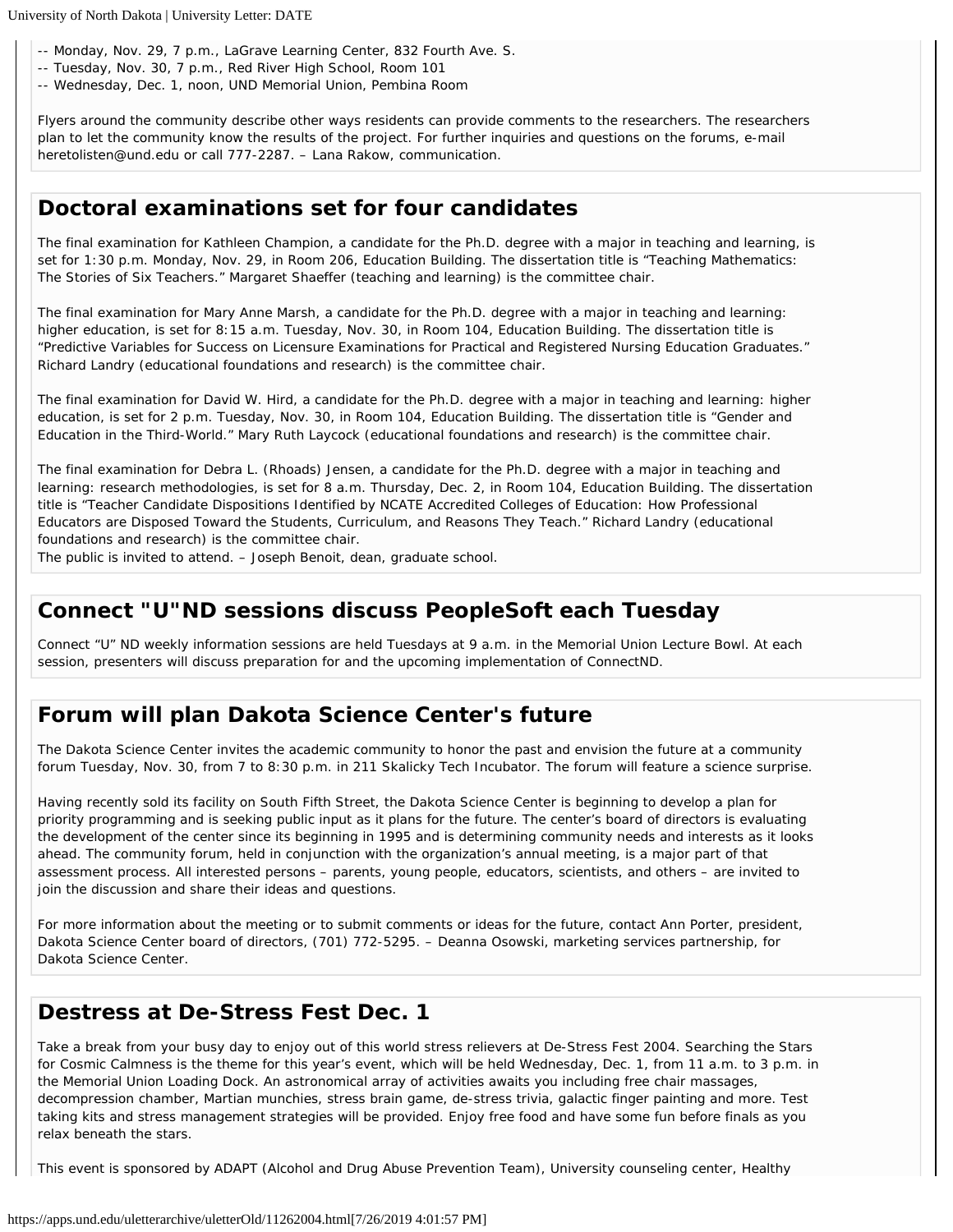UND, Magna Iota, Natural High, Psychological services center, student health services, University learning center, University program council, Volunteer Bridges, wellness center, and women's center.

For more information contact the student health promotion office at 777-2097. – Jane Croeker, student health promotion office.

## *Super Size Me* **will show at philosophy colloquium**

The philosophy and religion department colloquium will show Super Size Me at 4 p.m. Thursday, Dec. 2, in 300 Merrifield Hall. It will be followed by a discussion led by Lynn Lindholm (philosophy) and Jon Jackson (anatomy and cell biology).

Why are Americans so fat? Two words: fast food. What would happen if you ate nothing but fast food for an entire month? Filmmaker Morgan Spurlock does just that and embarks on the most perilous journey of his life. The rules? For 30 days he can't eat or drink anything that isn't on the McDonald's menu; he must wolf three squares a day; he must consume everything on the menu at least once and super size his meal if asked. Spurlock treks across the country interviewing a host of experts on fast food and an equal number of regular folk while chowing down at the Golden Arches. Spurlock's drive-through diet spirals him into a physical and emotional metamorphosis (summary taken from www.imdb.com).

For a growing schedule of colloquium events, go to: http://www.und.edu/dept/philrel/colloquium.htm. — Jack Russell Weinstein, philosophy and religion.

## **Anderegg will present "I Found It at the Movies"**

Chester Fritz Distinguished Professor of English Michael Anderegg will present his multimedia lecture, "I Found It at the Movies, or, More Episodes from a Misspent Youth," Thursday, Dec. 2, at 7 p.m. in the Memorial Union Lecture Bowl. Dr. Anderegg, who is retiring from the English department this semester, will share yet another section of his current experimental project with us. Using cinema, memoir, autobiography, and cultural critique, he will explore the complexities of postmodern existence in a pre-modern world. In what ways is memory reliable? What are the sources of one's imaginative life? What connections can be made between love and suffering? Between the virtual and the actual? Seeing and believing?

A reception will follow the lecture; please join us. For further information contact me. – Sherry O'Donnell, coordinator, English faculty lecture series, 777-3943.

## **Agenda listed for Dec. 2 U Senate meeting**

The University Senate will meet Thursday, Dec. 2, at 4:05 p.m. in Room 7, Gamble Hall. AGENDA

- 1. Announcements.
- 2. Minutes of the previous meeting and business arising from the minutes.
- 3. Question period.

#### CONSENT CALENDAR:

- 4. Annual report of the senate library committee, Larry Peterson, chair.
- 5. Annual report of the senate faculty instructional development committee, Julie Gothman, chair.

#### BUSINESS CALENDAR:

- 6. Candidates for degrees in December 2004, Nancy Krogh, registrar.
- 7. Report from the curriculum committee, Charles Moretti, chair.
- 8. Proposed changes to the intellectual property policy: (a) Copyright and (b) Intellectual Property, Bradley Myers, chair.
- Nancy Krogh (registrar), secretary, University Senate.

## **Teleconference will focus on helping first-year students succeed**

The Policy Center on the First Year of College and the National Resource Center for The First-Year Experience and Students in Transition are sponsoring a national live and interactive teleconference titled "Shaping the Future: Aspiration, Assessment, Action!" The model described and discussed can aid all institutions in measuring and evaluating their achievements, confirm what they are doing well, and help in developing plans for campus improvements. Anyone who is concerned about the learning and success of first-year undergraduate students is the primary target audience for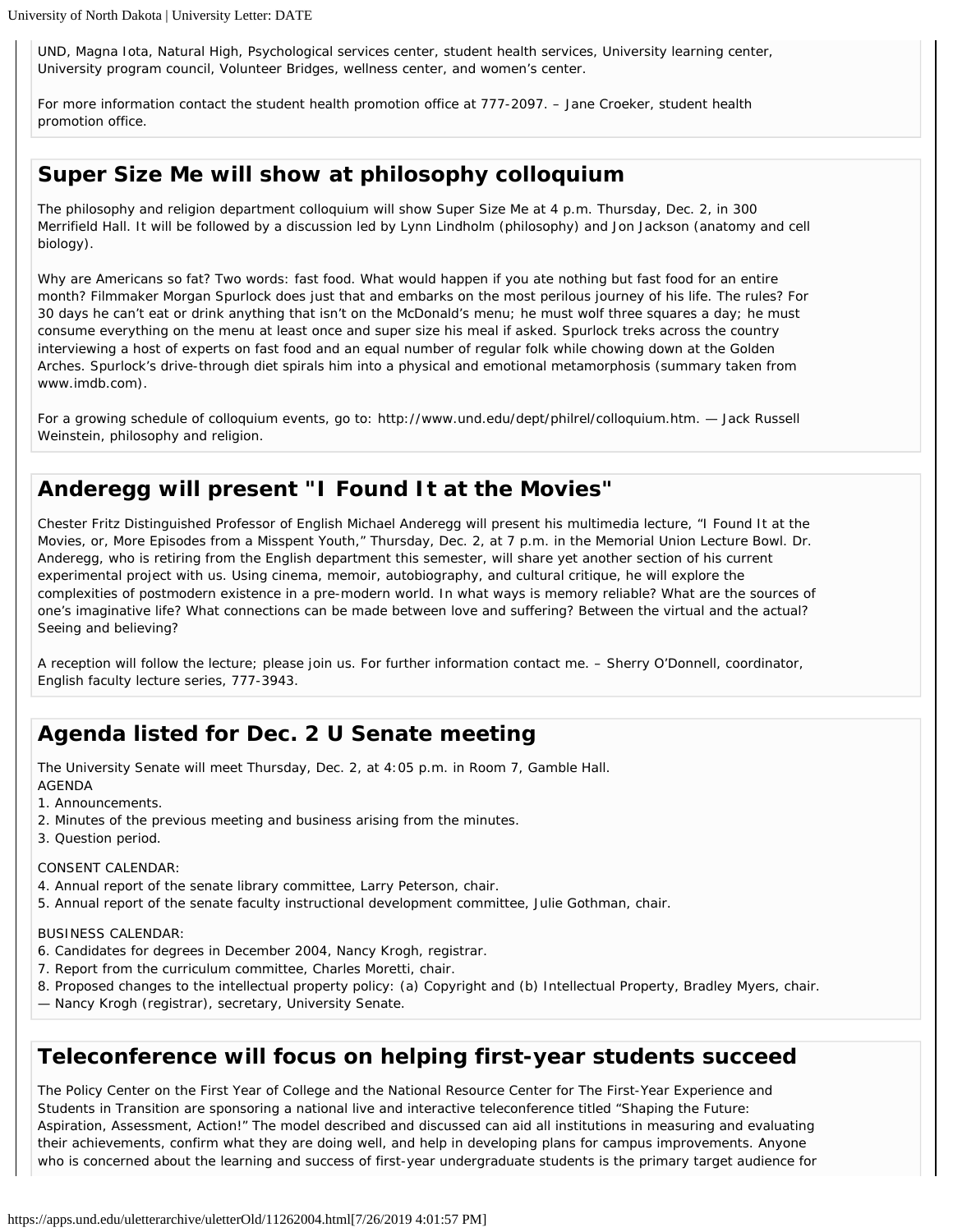this teleconference. Panel members include: Betsy Barefoot, John Gardner, Stephen Schwartz, Randy Swing, and Patrick Terenzini. The teleconference will take place Thursday, Dec. 2, from noon to 3 p.m. in the Lecture Bowl of the Memorial Union. Plan to join us and bring a colleague. – Lisa Burger, student academic services.

# **Hoelscher and Swanson concert to benefit Dru Sjodin memorial scholarship fund**

Christmas Eve Will Find Me is the theme of a free concert performed by vocalist Scott Hoelscher and pianist Ashley Swanson at the Chester Fritz Auditorium at 7:30 p.m. Thursday, Dec. 2. Hoelscher, an aviation student and native of Lincoln, Neb., and Swanson, a communications major from Washburn, N.D., will donate a portion of the CD sales to the Dru Sjodin Memorial Scholarship Fund. The Sweet Adelines and the Crosstown Merger are special guests who will assist in the Christmas carol benefit.

The concert is free and open to the public. – Odegard School of Aerospace Sciences.

### **Forum focuses on economic globalization and India**

The geography department will host the final forum for the fall semester on Friday, Dec. 3. Sudhir Thakur, visiting assistant professor of geography, will present "Structure and Structural Changes in India: A Fundamental Economic Structure (FES) Approach." The forum begins at 3 p.m. in 157 Ireland/O'Kelly Hall. – Kevin Romig, geography.

## **Annual holiday Art & Craft Fair is Dec. 3**

Crafters from UND and the surrounding community will display items at the 26th annual holiday Art & Craft Fair, Friday, Dec. 3, in the Memorial Union Ballroom from 9 a.m. to 5 p.m.

Items featured include jewelry, pottery, stained glass, wooden items, holiday decorations, photography and more. Admission is free and door prizes will be awarded throughout the day. It is sponsored by the University craft center and Memorial Union. For more information please contact me. – Bonnie Solberg, Memorial Union, 777-2598.

## **Bookstore hosts holiday open house**

The Barnes & Noble UND Bookstore will host a holiday open house Friday, Dec. 3, from 8 a.m. to 8 p.m. Receive 20 percent off hardcover trade titles, games, selected clothing, and giftware. Meet authors on small press day, with local and regional authors here to sign books. Enjoy free cookies and cider while quantities last, and register for free drawings.

We'll have 50 percent off three selected Starbucks drinks: gingerbread latte, peppermint mocha, and eggnog latte of any size.

## **Tickets on sale now for Madrigal Dinner**

Tickets are on sale now for the Concert Choir's annual Madrigal Dinner Theater Production, "ye Olde Englisch Christmasse Feste."

Feast with the King and Queen on a four-course dinner, hide from the beggars, laugh with the mimes and enjoy the musical talents of over 60 UND students. It will be a unique and entertaining event featuring baroque song and dance that you don't want to miss.

Performance dates are Saturday, Dec. 4, at 7 p.m., and Sunday, Dec. 5, at 2 and 7 p.m.

This year's performance will be held at the Alerus Center Ballroom. Tickets are available through all TicketMaster outlets, the Alerus Center, Scott's Music, Poppler's Music Store and the UND Department of Music. For more information, please call 777-2646. – Music.

## **Public scholarship program meeting is Dec. 10**

A meeting to discuss continuing the development of the UND public scholarship program will be held for interested faculty and staff Friday, Dec. 10, 10 a.m. to noon in the Badlands Room, Memorial Union.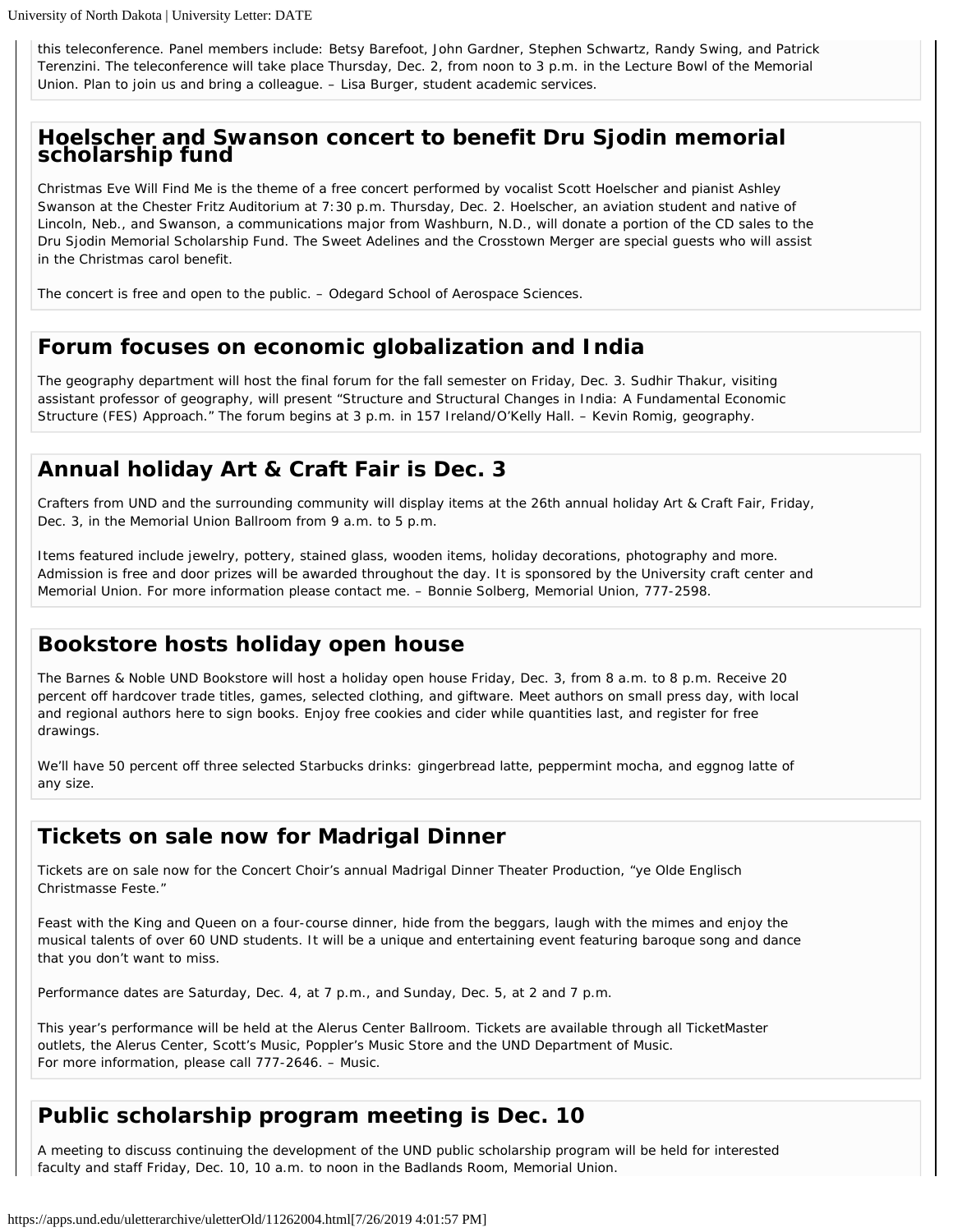The meeting will take action steps based on a retreat held earlier in the fall. An organizational plan will be finalized, including creation of a steering committee, community advisory board, interest committees, work committees, and an associate member category. Short term programming goals also will be determined.

The following definition and purpose of public scholarship was discussed at the fall retreat: "Public scholarship is scholarly and creative work in the public interest, usually planned and carried out with community or public partners, producing results that are broadly accessible. The UND public scholarship program provides funding and information to support this scholarship, enabling the University to better serve its public purpose by contributing to public discussion, solving public problems, and strengthening communities. Through public scholarship, faculty are more actively engaged in society, while communities and citizens develop their capacity to address their own needs and improve their quality of life."

If you cannot attend the meeting but have an interest in being included in some capacity in the program's organization or want to be on the mailing list, please let me know by calling 777-2287 or e-mailing me at lanarakow@mail.und.nodak.edu. – Lana Rakow, director, Center for Community Engagement

## **U2 lists workshops**

Below are U2 workshops for Dec. 6 through Dec. 15. Visit our web site for additional workshops in December, January and February. Please reserve your seat by registering with U2 by phone, 777-2128; e-mail, U2@mail.und.nodak.edu; or online, www.conted.und.edu/U2/. Please include workshop title and date, name, department, position, box number, phone number, e-mail address, and how you first learned of the workshop. Thank you for registering in advance; it helps us plan for materials and number of seats.

**Word XP, Beginning:** Dec. 6, 8, and 10, 9 a.m. to noon, 361 Upson II (nine hours total). Learn basic features of the program, create a document, edit and format text, format paragraphs, add tables, use templates and wizards, proof a document, set display and print options, mail merge wizard. Presenter: Maria Saucedo.

**Defensive Driving:** Dec. 6, 12:30 to 4:30 p.m., 211 Skalicky Tech Incubator (formerly Rural Technology Center). This workshop is required by state fleet for all UND employees who drive state vehicles on a regular (monthly) basis, received a traffic violation, or had an accident while operating a state vehicle. Employees are encouraged to bring a family member. This workshop may also reduce your North Dakota insurance premiums and could possibly remove points from your driving record. Presenter: Jason Uhlir.

**GroupWise 6.5, Beginning:** Dec. 7, 1 to 3 p.m., 361 Upson II. Students will navigate through the GroupWise environment, create and send messages, reply to and forward messages, use the address book, create a personal address book, create a mail group, work with calendar, schedule posted appointments and recurring events, work with junk mail folder and other mail handling features. Presenter: Maria Saucedo.

**A Season for Safety, The Christmas Holidays:** Dec. 9, 10 to 11:30 a.m., Memorial Room, Memorial Union. Included in this class will be safety involving Christmas trees, lights, and holiday decorations. Other issues related to assuring that your family has a safe and merry Christmas will be covered. Presenters: Mike Powers and Jason Uhlir.

**GroupWise 6.5, Intermediate:** Dec. 9, 1 to 3 p.m., 361 Upson II. Students will work with advanced message options, set mail properties, customize message headers, use web Access interface, create and use rules to automate email responses, and set access rights. Work in depth with junk mail folder and archive feature. Presenter: Maria Saucedo.

**Duplicating Procedures:** Dec. 15, 1:30 to 2:30 p.m., River Valley Room, Memorial Union. Services offered at duplicating services. Learn the process of online job submission and how to create PDFs. Presenters: Shawn Leake and Sherry Metzger.

— Julie Sturges, U2 program assistant.

## **Retired faculty, staff invited to open house**

The Alumni Association and Foundation invites all retired faculty and staff to a holiday open house Tuesday, Dec. 14, from 2 to 4 p.m. at the J. Lloyd Stone Alumni Center. Call 777-4078 to RSVP by Dec. 10. – Erinn Hakstol, special events coordinator, Alumni Association and Foundation.

## **Fly to Alaska for hockey game**

Join the Fighting Sioux hockey team in Alaska Feb. 16-19.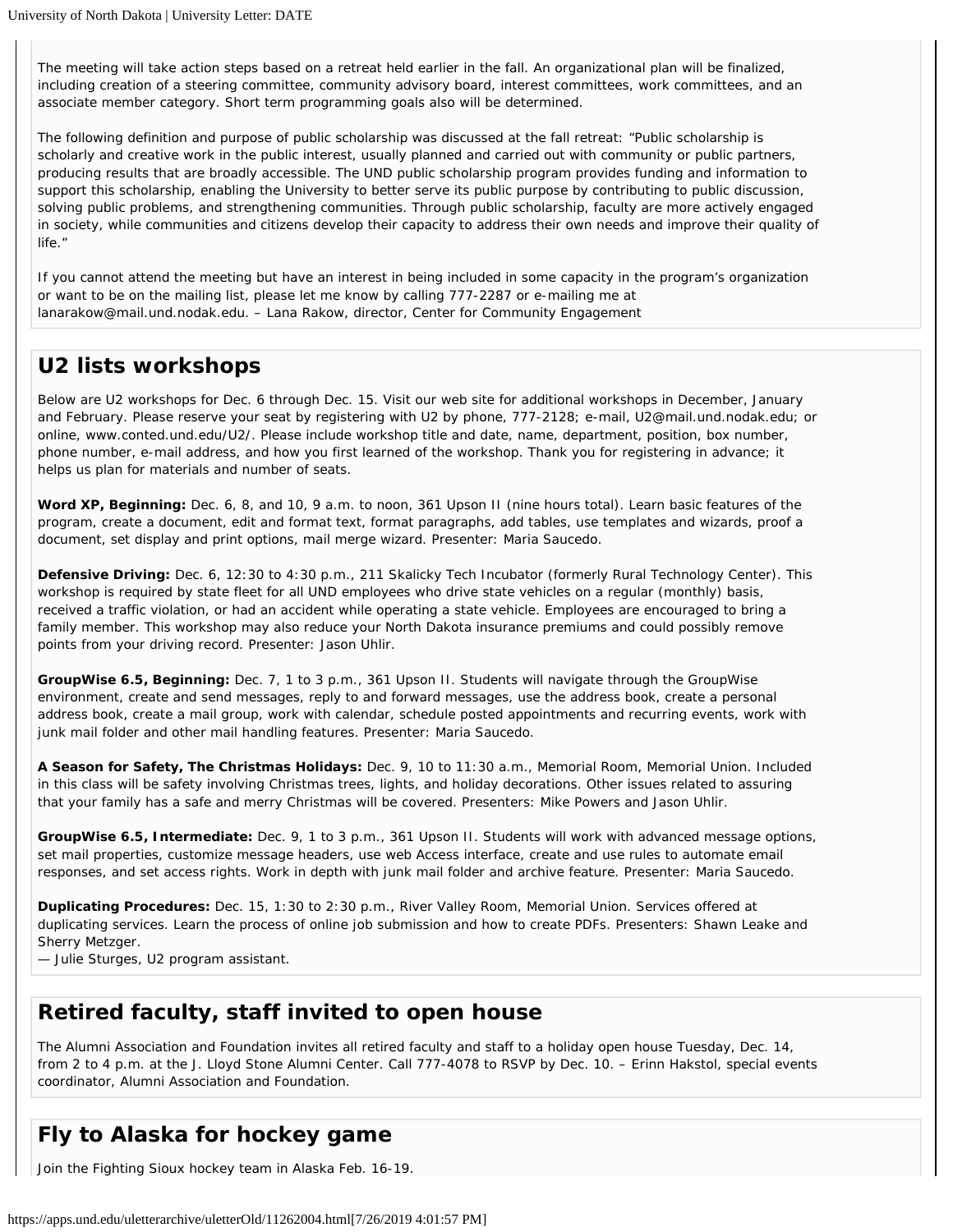The UND hockey staff has put together a charter to Anchorage; here are the details:

-- Roundtrip airfare, hockey tickets to both games and transportation to and from the airport, hotel and hockey games for \$650. The flight leaves around 6 p.m. Wednesday, Feb. 16, from Minneapolis and picks up the team and Grand Forks guests at around 8 p.m. Arrive in Anchorage around 10:30 p.m. The plane will return after the game on Saturday, Feb. 19. You may fly from Minneapolis or Grand Forks. The plan will originate in Minneapolis and then pick people up in Grand Forks – board on the plane wherever it's most convenient for you.

-- Hotel block reservations have been made at the hotel with the team. Up to four people can stay in a room for \$80 per night at the Sheraton Anchorage Hotel in downtown Anchorage.

-- Please call Cheryl Gilbertson in the UND hockey office at 777-3103 or e-mail her at

CherylGilbertson@mail.und.nodak.edu by Dec. 1. The charter needs to be almost full by this date or it may be cancelled. – Alumni Association.

TOP  $\bigcirc$ 

# **ANNOUNCEMENTS**

### **Units asked to e-mail strategic plans to institutional research**

To facilitate the strategic planning process, a temporary, secure web site has been created as a central location for posting unit strategic plans. It will be accessed by vice president, deans, and members of the University Planning and Budgeting Council.

Please submit final\* unit plans as Word files or preferably as PDF files to institutionalresearch@mail.und.nodak.edu. Institutional research will post the plans online. Unit plans were due Nov. 15; college and division-level plans are due Dec. 31, and plans for priority action areas are due Jan. 31.

Posting plans on the site will facilitate the work of the deans, directors, UPBC members and those responsible for the priority action areas. Once the planning process is complete, we hope units will post their strategic plans to their web site.

- \* Final plans may be amended pending decisions or feedback at other levels.
- Martha Potvin, interim vice president for academic affairs.

### **Note correct e-mail address for Martha Potvin**

The e-mail address listed for Interim Vice President and Provost Martha Potvin in the 2004-2005 UND Directory is incorrect. All e-mail messages should be sent to martha.potvin@und.nodak.edu.

Thank you. – Vice president for academic affairs and provost office.

#### **Grants and contracts administration will close for training Dec. 6- 17**

To ensure that staff receive adequate training for the implementation of ConnectND, grants and contracts administration will close Dec. 6-17. The office will resume normal business hours Monday, Dec. 20.

The division of research will work to continue reviewing proposals during that time; however, significantly more time

## **Thanksgiving Day holiday hours listed**

#### **Thanksgiving Day is holiday**

In accordance with State Board of Higher Education directives, Thursday, Nov. 25, will be observed as Thanksgiving Day by faculty and staff of the University. Only those employees designated by their department heads will be required to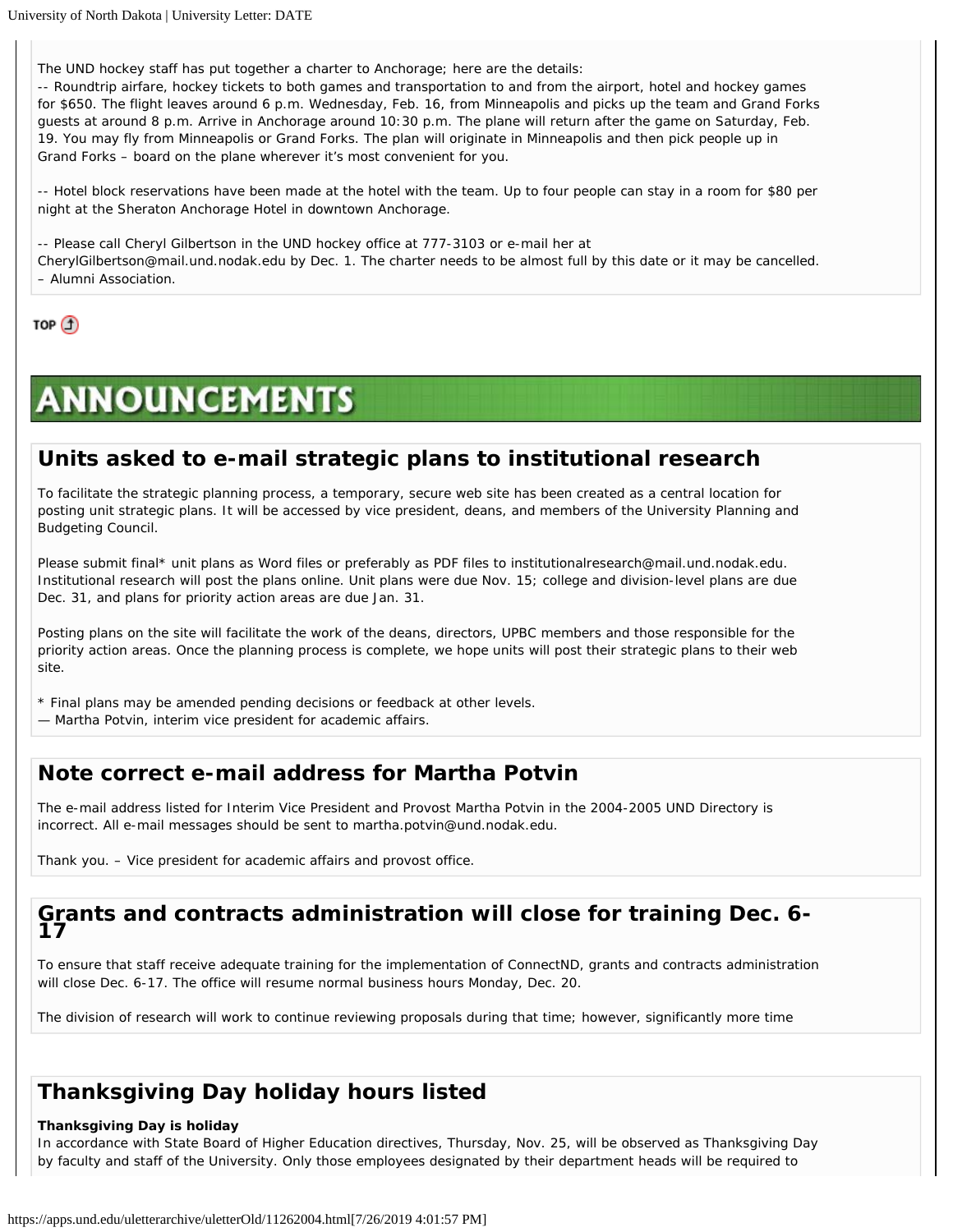work on this holiday. – Martha Potvin, interim vice president for academic affairs and provost, and Diane Nelson, director, human resources.

#### **Chester Fritz Library:**

Chester Fritz Library hours over the Thanksgiving holiday are: Wednesday, Nov. 24, 8 a.m. to 4:30 p.m.; Thursday, Nov. 25 (Thanksgiving), closed; Friday, Nov. 26, 8 a.m. to 4:30 p.m.; Saturday, Nov. 27, 1 to 5 p.m.; Sunday, Nov. 28, 1 p.m. to midnight. – Karen Cloud, Chester Fritz Library.

#### **Health sciences library:**

The Harley E. French Library of the Health Sciences holiday hours for Thanksgiving are: Wednesday, Nov. 24, 7:30 a.m. to 5 p.m.; Thursday, Nov. 25, closed; Friday, Nov. 26, 8 a.m. to 5 p.m.; Saturday, Nov. 27, 1 to 5 p.m.; Sunday, Nov. 28, 1 p.m. to midnight. – April Byars, health sciences library.

#### **Law library:**

Thanksgiving holiday hours for the Thormodsgard Law Library are: Wednesday, Nov. 24, 7:30 a.m. to 9 p.m.; Thursday, Nov. 25 (Thanksgiving), closed; Friday, Nov. 26, 7:30 a.m. to 5 p.m.; Saturday, Nov. 27, noon to 5 p.m.; Sunday, Nov. 28, noon to 11 p.m. – Jane Oakland, Thormodsgard Law Library.

#### **Women's Center:**

The Women's Center will be closed Friday, Nov. 26. If you have any questions or needs, please call the dean of students office at 777-2664. – Women's Center.

#### **Memorial Union:**

The Memorial Union and all its facilities will be closed Thursday, Nov. 25 (Thanksgiving Day), and Saturday and Sunday, Nov. 27-28. Hours for Wednesday, Nov. 24, and Friday, Nov. 26, are: Administrative offices: Wednesday, Nov. 24, 8 a.m. to 4:30 p.m.; Friday, Nov. 26, 8 a.m. to 4:30 p.m. Athletic ticket office: Wednesday, Nov. 24, 8:30 a.m. to 4 p.m.; Friday, Nov. 26, closed. Barber shop: Wednesday, Nov. 24, 8:30 a.m. to 5:30 p.m.; Friday, Nov. 26, closed. Computer labs: Wednesday, Nov. 24, 7:30 p.m. to 5:45 p.m.; Friday, Nov. 26, 10 a.m. to 4 p.m. Craft center: Wednesday, Nov. 24, noon to 5 p.m.; Friday, Nov. 26, closed. Credit union: Wednesday, Nov. 24, 9 a.m. to 5 p.m.; Friday, Nov. 26, 9 a.m. to 5 p.m. Terrace dining center: Wednesday, Nov. 24, 7 a.m. to 4 p.m.; Friday, Nov. 26, closed. Food court/Old Main Market Place: Wednesday, Nov. 24, 7 a.m. to 4:30 p.m.; Friday, Nov. 26, closed. Health promotions office: Wednesday, Nov. 24, 8 a.m. to 4:30 p.m.; Friday, Nov. 26, 8 a.m. to 4:30 p.m. Internet Café and Pub area: Wednesday, Nov. 24, 7 a.m. to 5 p.m.; Friday, Nov. 26, 8 a.m. to 5 p.m. Lifetime Sports Center: Wednesday, Nov. 24, 10 a.m. to 5 p.m.; Friday, Nov. 26, 10 a.m. to 5 p.m. U card office: Wednesday, Nov. 24, 10 a.m. to 3 p.m.; Friday, Nov. 26, closed. Parking office: Wednesday, Nov. 24, 1 a.m. to 4:30 p.m.; Friday, Nov. 26, 8 a.m. to 4:30 p.m. Post office: Wednesday, Nov. 24, 9 a.m. to 4:30 p.m.; Friday, Nov. 26, 9 a.m. to 1 p.m. Stomping Grounds: Wednesday, Nov. 24, 7 a.m. to 4:30 p.m.; Friday, Nov. 26, 8 a.m. to 2 p.m. Student academic services: Wednesday, Nov. 24, 8 a.m. to 4:30 p.m.; Friday, Nov. 26, 8 a.m. to 4:30 p.m. U Snack C-Store: Wednesday, Nov. 24, 7:30 a.m. to 4:30 p.m.; Friday, Nov. 26, closed. Union services – Info Center: Wednesday, Nov. 24, 7:30 a.m. to 5 p.m.; Friday, Nov. 26, 7:30 a.m. to 5 p.m. University learning center: Wednesday, Nov. 24, 8 a.m. to 4:30 p.m.; Friday, Nov. 26, 8 a.m. to 4:30 p.m. Building hours: Wednesday, Nov. 24, 7 a.m. to 5:30 p.m.; Friday, Nov. 26, 7 a.m. to 5:30 p.m. — Marsha Nelson, Memorial Union.

## **Financial data will "freeze" Dec. 23 for conversion to PeopleSoft**

To ensure the integrity and accuracy of the financial data that will be converted to PeopleSoft as part of the ConnectND project, we need to "freeze" the legacy system (CICS) once the conversions begin. Financial activity from July 1, 2004 to Dec. 31, 2004 will be converted to PeopleSoft the last week of December 2004. Between Dec. 23, 2004 and Jan. 4, 2005, we will not be able to create any online transactions affecting December 2004 or earlier in the legacy system (receipts, payments, purchase orders, ID bills, accounts receivable, etc.) nor process any batch interfaces (facilities, parking, student health, etc.). We will go "live" in PeopleSoft Jan. 5, 2005.

To accommodate this schedule, the Dec. 31 payroll will be processed Dec. 22. Payday will still be Thursday, Dec. 30. Any transactions not submitted to accounting services or payroll by the dates noted below will have to be processed in PeopleSoft in January 2005, using the new forms and chart fields.

Following are the tentative critical dates for December processing: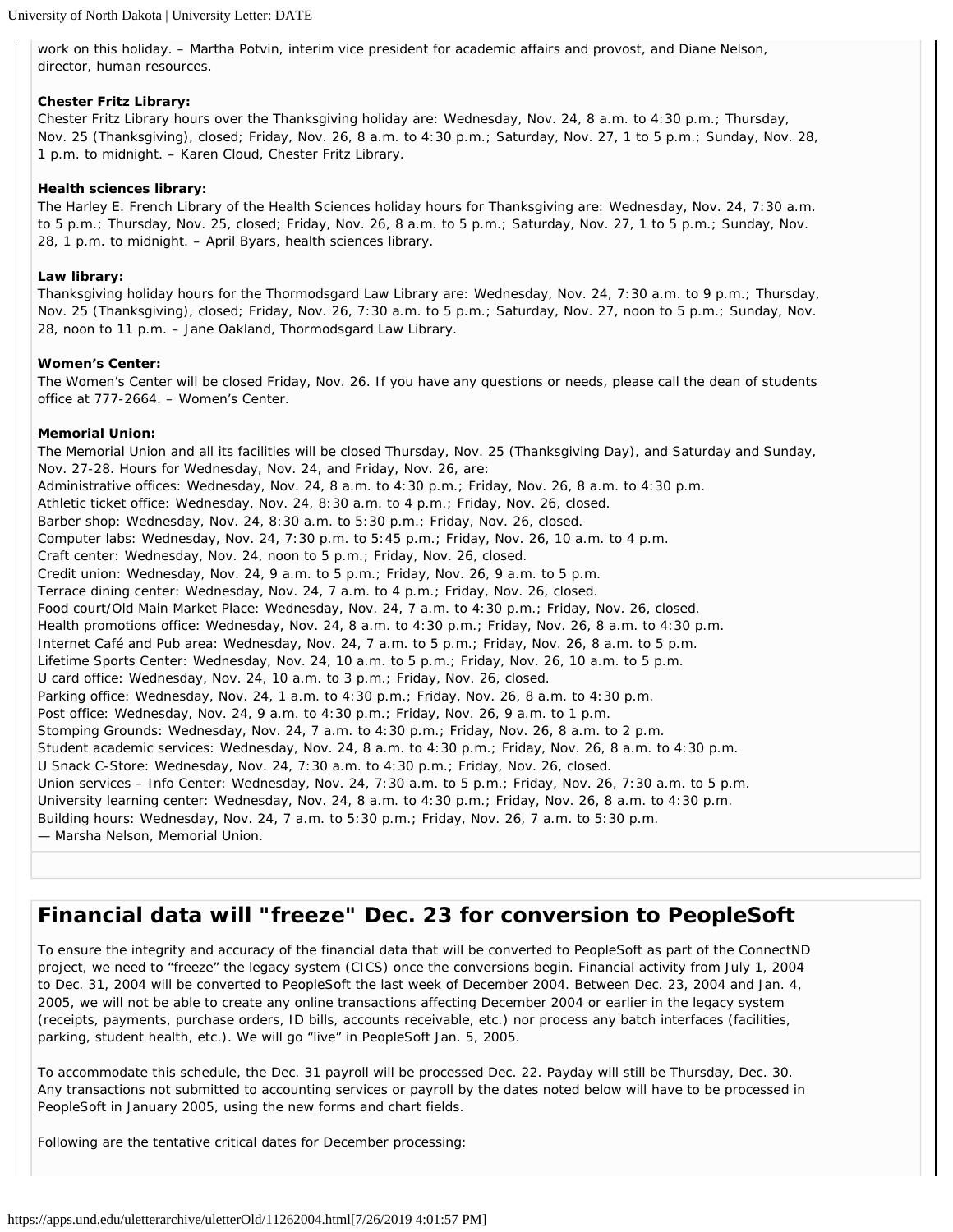#### <span id="page-11-0"></span>**Due in accounting services Dec. 16:**

- -- Requests for payments
- -- Blanket PO and confirmation PO payments
- -- Receiving reports
- -- Travel vouchers
- -- Interdepartmental billings
- -- Accounts receivable charges and credit memos
- -- Journal entries
- -- Stipend payments for 12/31/04
- -- Budget transfers non-appropriated funds
- -- Checks to be cancelled

#### **Due in human resources by Dec. 15 for Dec. 31 payroll:**

- -- Payroll appointment forms
- -- Payroll revision forms
- -- Payroll termination forms

#### **Due in payroll by Dec. 17:**

- -- All time sheets
- -- Leave slips
- -- EERC payroll
- -- FlexComp vouchers

#### **Due in budget office by Dec. 17:**

- -- Budget transfers appropriated funds
- -- New position requests
- -- Position modifications

#### **Due in business office by Dec. 22:**

-- Departmental deposits for receipt in December

#### **Due to be run (batch jobs) by Dec. 22:**

- -- Facilities system upload
- -- Student health upload
- -- FoodPro
- -- EERC AP upload
- -- Aerospace upload
- -- Telecommunications upload
- -- Traffic upload
- -- Printing center upload

#### **Due to accounting services by noon Dec. 21:**

- -- Month end inventory adjustments
- -- Housing deferred revenue adjustments
- -- Dining services deferred revenue adjustments

Please regularly visit the Connect "U"ND web site for announcements and updated information. I also strongly encourage your department to participate in the Tuesday @ 9 Connect "U"ND weekly information meetings in the Memorial Union Lecture Bowl.

If you have any questions regarding this notice or Connect"U"ND implementation in general, please e-mail . — Peggy Lucke, Connect"U"ND implementation project co-manager.

## **Critical dates listed for data "freeze"**

To insure accuracy of data that will be converted to PeopleSoft as part of the ConnectND project, legacy information will be "frozen" prior to conversion. Following are critical dates and their impacts.

| <b>IDate</b> | ll ssue                                                        | ∥I mpact                                    |
|--------------|----------------------------------------------------------------|---------------------------------------------|
| 12/01/04     | Freeze department numbers in legacy and<br>$\parallel$ mapping | No new department numbers until<br>11/05/05 |
| 12/08/04     | Freeze chart fields in legacy and mapping                      | No new fund numbers (including              |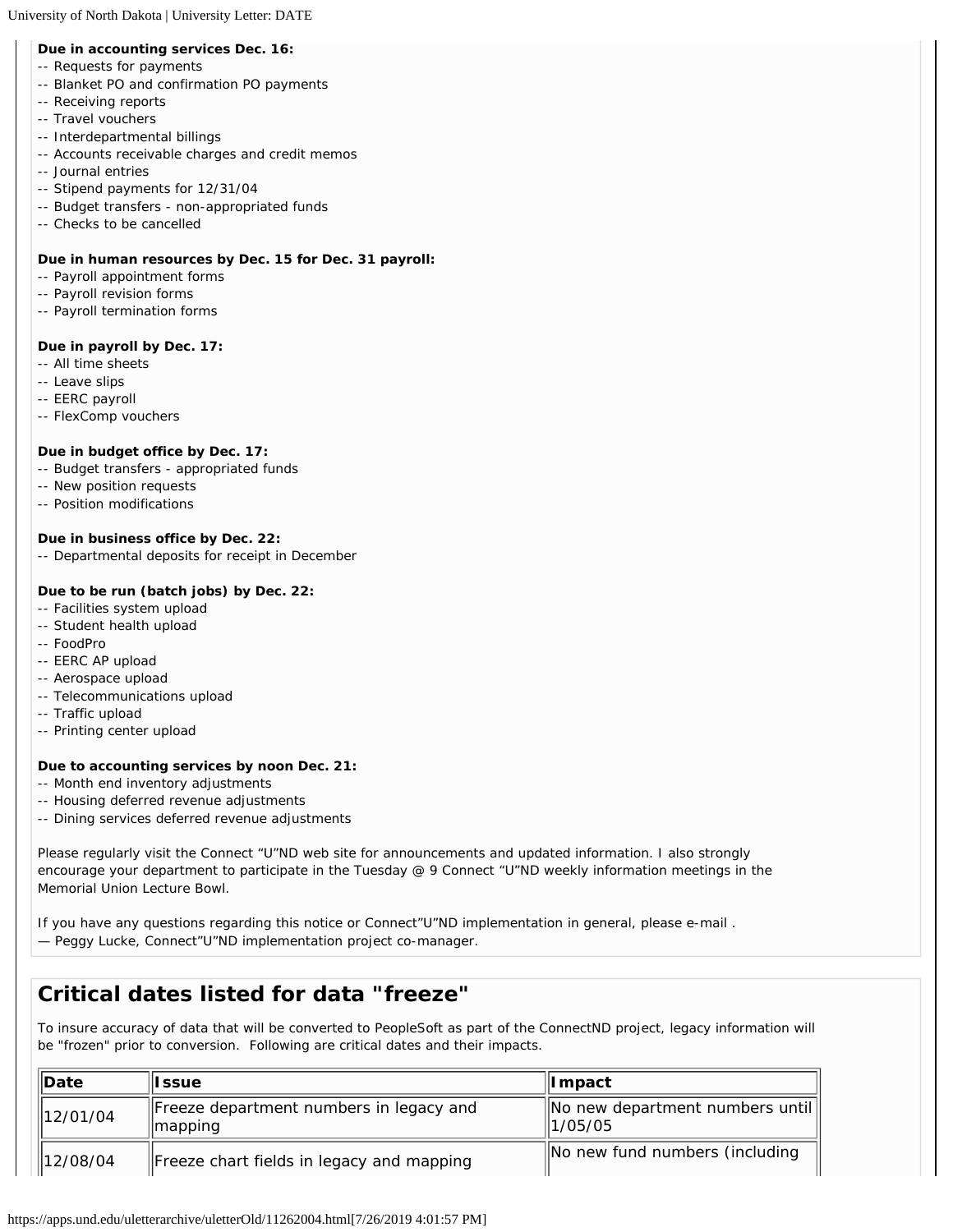|          |                                                                        | grants) until 1/05/05                                                                     |
|----------|------------------------------------------------------------------------|-------------------------------------------------------------------------------------------|
| 12/08/04 | Freeze sponsors in legacy and mapping                                  | No new grant sponsor numbers<br>until 1/05/05                                             |
| 12/23/04 | Payroll for 12/31 is posted                                            | Payroll runs no later than<br>12/22/04                                                    |
| 12/23/04 | Final payroll withholding payments are posted                          | Payroll vouchers paid 12/23/04                                                            |
| 12/23/04 | Final accounts payable transactions are posted                         | No checks between 12/23/04 and<br>1/06/05                                                 |
| 12/23/04 | Final general ledger transactions are posted                           | No ID billings or journal entries<br>between 12/23/04 and 1/06/05                         |
| 12/23/04 | Final student finance transactions are posted<br>(accounts receivable) | No accounts receivable or online<br>Ituition calculations between<br>12/23/04 and 1/06/05 |
| 12/23/04 | Final student finance transacations are posted<br>(receipts)           | No accounts receivable or<br>departmental deposits between<br>12/23/04 and 1/05/05        |
| 12/27/04 | Final postings in legacy                                               | If errors, run a second posting                                                           |
| 12/28/04 | Legacy reports run                                                     |                                                                                           |
|          |                                                                        |                                                                                           |

-- Peggy Lucke, Connect "U"ND implementation project co-manager.

## **Rural health receives funds to aid underserved areas**

or the 11th consecutive year, the Center for Rural Health at the medical school has received federal funding for a program to train health profession students in rural or underserved areas.

The CRH has received the five-year, \$818,455 grant from the Bureau of Health Professions, National Health Service Corps in the Health Resources and Services Administration in the Department of Health and Human Services to administer the North Dakota Student/Resident Experiences and Rotations in Community Health (SEARCH) Program.

The CRH received one of 20 grants disseminated nationwide for this program. Since it began in 1993, the North Dakota SEARCH program has placed 260 students in 17 communities and three Native American reservation communities.

"This is an opportunity to provide firsthand learning experiences in community-based settings for students in medicine, nursing, social work, psychology and dentistry," said Mary Amundson, assistant professor at the CRH and director of the SEARCH program. "This is the only program that has an interdisciplinary focus, placing students who are pursuing different professions in the same locations so they learn about the resources each discipline brings to the patient."

"The interdisciplinary approach of the SEARCH program allows our staff to take teaching to the next level where there is respect for all the disciplines," said Melana Howe, chief nurse executive of the West River Regional Medical Center in Hettinger. "It also provides a better understanding of the importance of the health care team approach for our staff." "SEARCH places a focus on community," Howe continued, "which then takes the health care team outside the hospital and into the community through a variety of projects which typically does not happen in other rotations."

The CRH partners with the UND psychology and social work departments, the College of Nursing, the family medicine department at the School of Medicine and Health Science and the University of Minnesota School of Dentistry to provide the SEARCH program experience to students.

— Center for Rural Health.

## **UND a founding member of the Space Education Consortium**

Space studies has become a founding member of the Space Education Consortium (SEC). The consortium will provide educational and research services to the United States Air Force. The University of Colorado at Colorado Springs leads the consortium effort, whose members also include the University of Colorado at Boulder, George Washington University, The Aerospace Corporation, and the Space Foundation. The consortium is intended to be an open-ended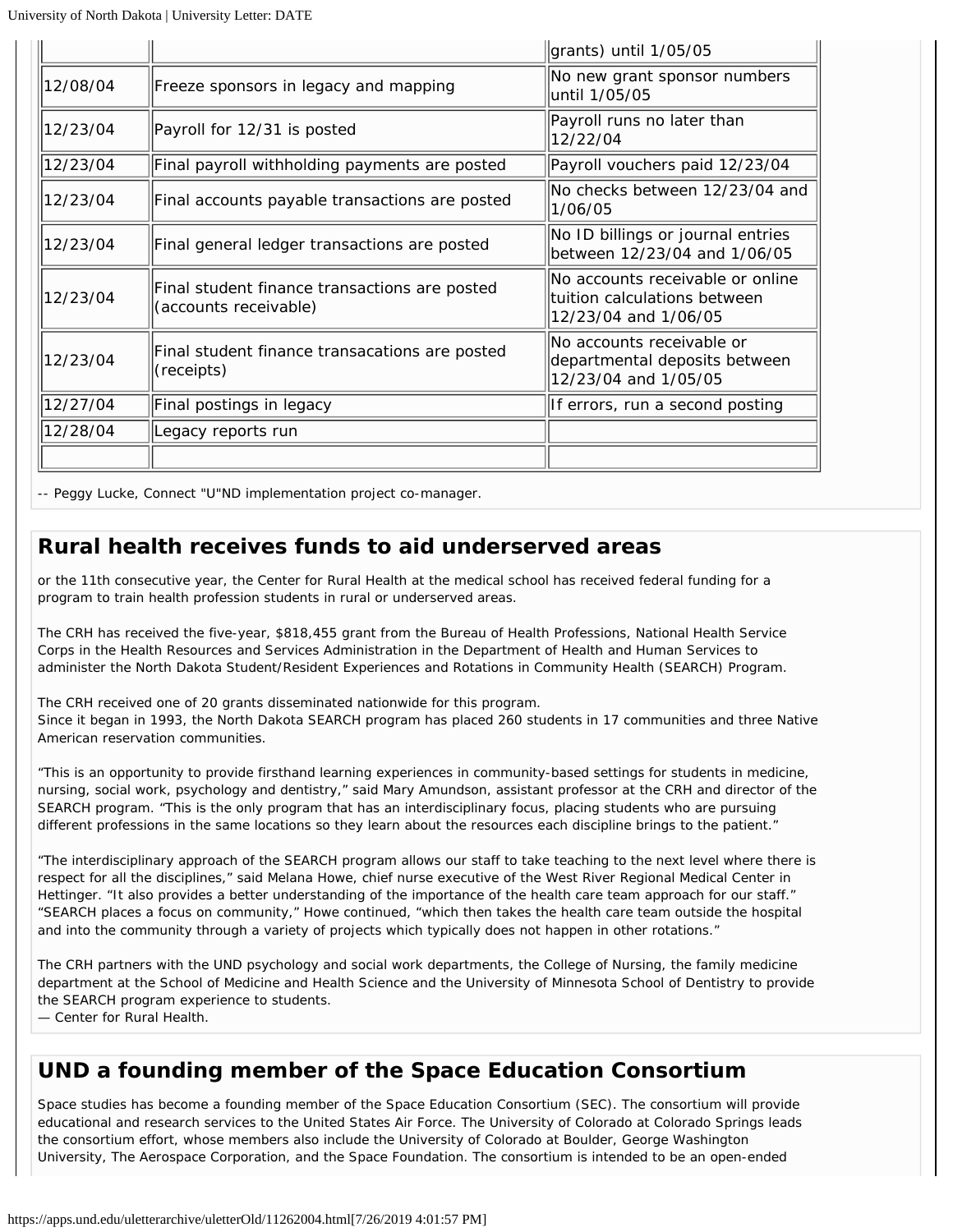grouping of universities that provide space education to the military and intelligence community.

Other institutions that are currently considering membership include The Johns Hopkins University, the University of Central Florida, Florida Institute of Technology, the Naval Postgraduate School, and Air Force Institute of Technology. UND's Department of Space Studies, in particular Stephen Johnson, began working with The Aerospace Corporation on the consortium idea in 2001. They were later joined by the University of Colorado at Colorado Springs, George Washington University, and Johns Hopkins University, who together formed the initial core of institutions supporting the idea. The Department of Space Studies will be working with other consortium members to develop credit transfer agreements and to collectively meet the military's space educational and research needs.

"Graduate education in the area of space is a rapidly growing field, particularly for the military. We have been servicing these needs for some time with our M.S. in space studies, but the founding membership in this consortium really places us at the helm of a group of national significance," said Shan de Silva, chair of space studies. "This really addressed one of the cornerstones of our strategic plan – to be a world leader in space education at graduate level." — Odegard School of Aerospace Sciences.

### **Wynne named executive associate dean at medical school**

Joshua Wynne, a cardiologist and professor of internal medicine at Wayne State University School of Medicine in Detroit, has been named to the new position of executive associate dean at the School of Medicine and Health Sciences.

Wynne was also named associate dean for academic affairs and professor of internal medicine at the medical school. "We are very pleased that Dr. Wynne has decided to join us," said H. David Wilson, vice president for health affairs and dean of the medical school. "He is an outstanding physician and educator with incredible credentials who brings a tremendous vigor and creativity and an array of new ideas to this position. He will work directly with me and his portfolio will increase steadily to include academic affairs, information resources and other responsibilities." Wynne will fill the need for another physician in the school's administrative ranks in Grand Forks to help carry out some of the duties of the dean. He will also assist the dean in coordinating the activities of the medical school at its regional sites throughout the state.

At Wayne State, Wynne served as vice president and president of the faculty senate in terms running from 1997 to 2001. He was chief of the cardiology division from 1984 to1997 with ultimate responsibility for the adult cardiology clinical, research and educational programs throughout the seven-hospital system.

Wynne served as senior analyst at the Institute for Strategic Analysis and Innovation at Detroit Medical Center. The institute provides support, data and financial standardization, benchmarking and analysis for administrative staff, senior management and the governing board of the medical center.

He has received numerous awards and honors including the Distinguished Alumni Award from Boston University School of Medicine, the Dodrill Award of the Michigan affiliate of the American Heart Association and several awards for excellence in teaching at Wayne State University. He was included in several annual editions of The Best Doctors in America and selected as "Top Doc" in cardiology in three surveys for Detroit Monthly magazine.

His research interests are in the area of heart disease and cardiomyopathy, and his findings have been presented widely and published in scientific journals. Wynne is considered a leading authority in the management of various forms of heart disease, and has contributed chapters to the most widely read textbooks of medicine and cardiology. A native of New York, Wynne earned a bachelor's degree, magna cum laude, from Boston University and the Doctor of Medicine degree, magna cum laude, from Boston University School of Medicine. He was named to membership in Phi Beta Kappa scholastic society and Alpha Omega Alpha honor society in medicine while a student at Boston University. He took residency training in internal medicine, followed by a fellowship in cardiology, through Harvard Medical School at Peter Bent Brigham Hospital in Boston.

He also earned an MBA, with honors, from the University of Chicago and a Master of Public Health degree in health management and policy from the University of Michigan School of Public Health.

Wynne and his wife, Dr. Susan Farkas, also a cardiologist, will maintain homes in Grand Forks and Fargo. They plan to begin their medical practices in December at MeritCare in Fargo and she plans to join the faculty of the medical school. They are the parents of Andras and Eszter Farkas, both studying law at the University of Michigan. — School of Medicine and Health Sciences.

## **Physicians join faculty of Minot Center for Family Medicine**

Scott Knutson and Samina Sagri have been named assistant directors at the Health Sciences Center for Family Medicine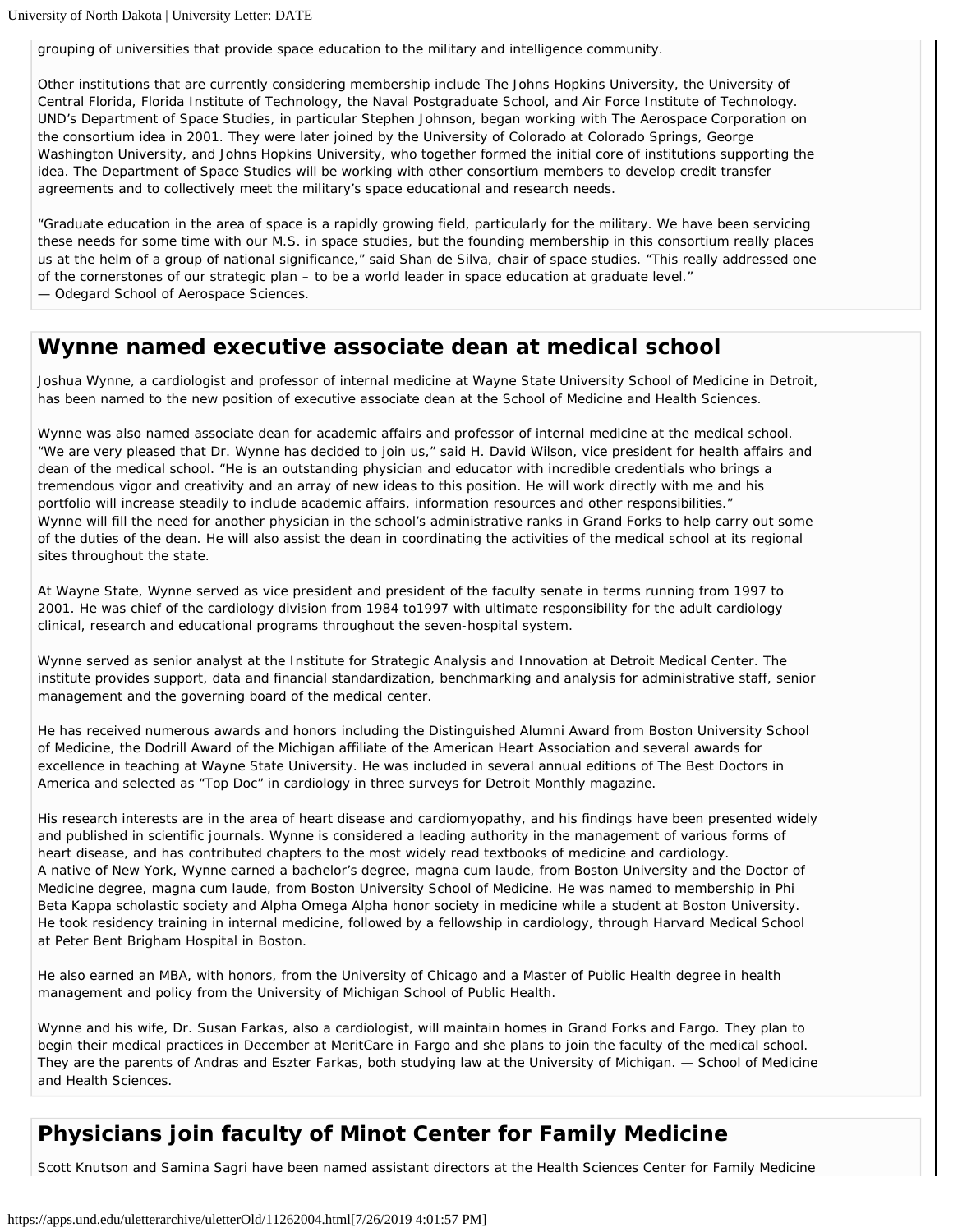in Minot.

Knutson, who completed his residency training at the Center for Family Medicine in Minot, earned his medical degree at the University of South Dakota School of Medicine. He served as a general medical officer at the Minot Air Force Base before entering residency. He was named the William M. Buckingham, M.D., Resident of the Year by the North Dakota Academy of Family Physicians in March.

Sagri is a graduate of Rawalpindi Medical School in Pakistan. She took one year of internal medicine residency in New York before coming to Minot to complete the final two years of family medicine residency at the UND Center for Family Medicine. In May, Sagri was inducted into the Alpha Omega Alpha (AOA) honor medical society. Election to membership in AOA is based on excellence in scholarship as well as integrity, capacity for leadership, compassion and fairness in dealing with colleagues.

Knutson and his wife, Shannon, a kindergarten teacher, have tree children: Seth, 14, Zach, 11, and Brookelynne, 8.

Sagri's husband, Rizwan Kibria, practices internal medicine in Crosby, N.D. — School of Medicine and Health Sciences.

## **Center seeks faculty using service learning**

The Center for Community Engagement asks faculty who have used or are currently using service learning in their courses to contact us. We are creating a database of service learning opportunities to provide to students and community partners, as well as creating a list of faculty interested in discussing service learning.

According to Campus Compact National Center for Community Colleges, service learning is a teaching method which combines community service with academic instruction as it focuses on critical, reflecting thinking and civic responsibility. Service learning programs involve students in organized community service that addresses local needs while developing their academic skills, sense of civic responsibility, and commitment to the community. (http://www.compact.org/resource/SLres-definitions.html)

Please contact Farrah Thoreson, VISTA service learning coordinator, at 777-2706 or farrah.thoreson@und.nodak.edu with your information. We appreciate your response. – Center for Community Engagement.

## **Cultural awareness committee awards mini grants**

The cultural awareness committee (CAC) is committed to increase everyone's awareness of and sensitivity to diversity, which contributes to the strength of our campus community. CAC seeks to eliminate prejudice, stereotypes, racism, ethnocentrism, misunderstanding, and lack of understanding concerning the many cultural groups at UND by bringing diverse people together in positive situations. CAC is pleased to announce to departments the availability of mini grants in the amount of \$250 to promote cultural awareness and sensitivity throughout the campus community. Applications can be obtained by contacting American Indian Student Services, 777-4291 or darlene.nelson@und.nodak.edu. — Leigh Jeanotte, American Indian Student Services.

## **Departments invited to take part in affirmative action program**

The Greater Grand Forks Business Leadership Network (BLN) invites University departments to join the affirmative action and the rehabilitation and human services programs in participating with other employers who have employees with disabilities. UND maintains a corporate membership with the BLN. Please see the latest BLN newsletter on the UND affirmative action web site at www.und.edu/dept/aao/Pol.htm. For more information, contact me at 777-4172 or at sallypage@mail.und.nodak.edu. — Sally Page, affirmative action officer.

## **All grad students must take harassment training**

There seems to be confusion regarding the harassment training for graduate assistants. All graduate assistants must complete the training and the type they take will depend on their responsibilities.

Graduate teaching assistants and graduate research assistants are required to take the online harassment training. Instructions for completion are on the affirmative action web site at http://www.und.edu/dept/aao/newharassmentinstructions.htm.

Graduate service assistants and graduate assistants who do not teach or supervise are required to read the harassment training information and acknowledge their understanding. The signed acknowledgement is sent to the affirmative action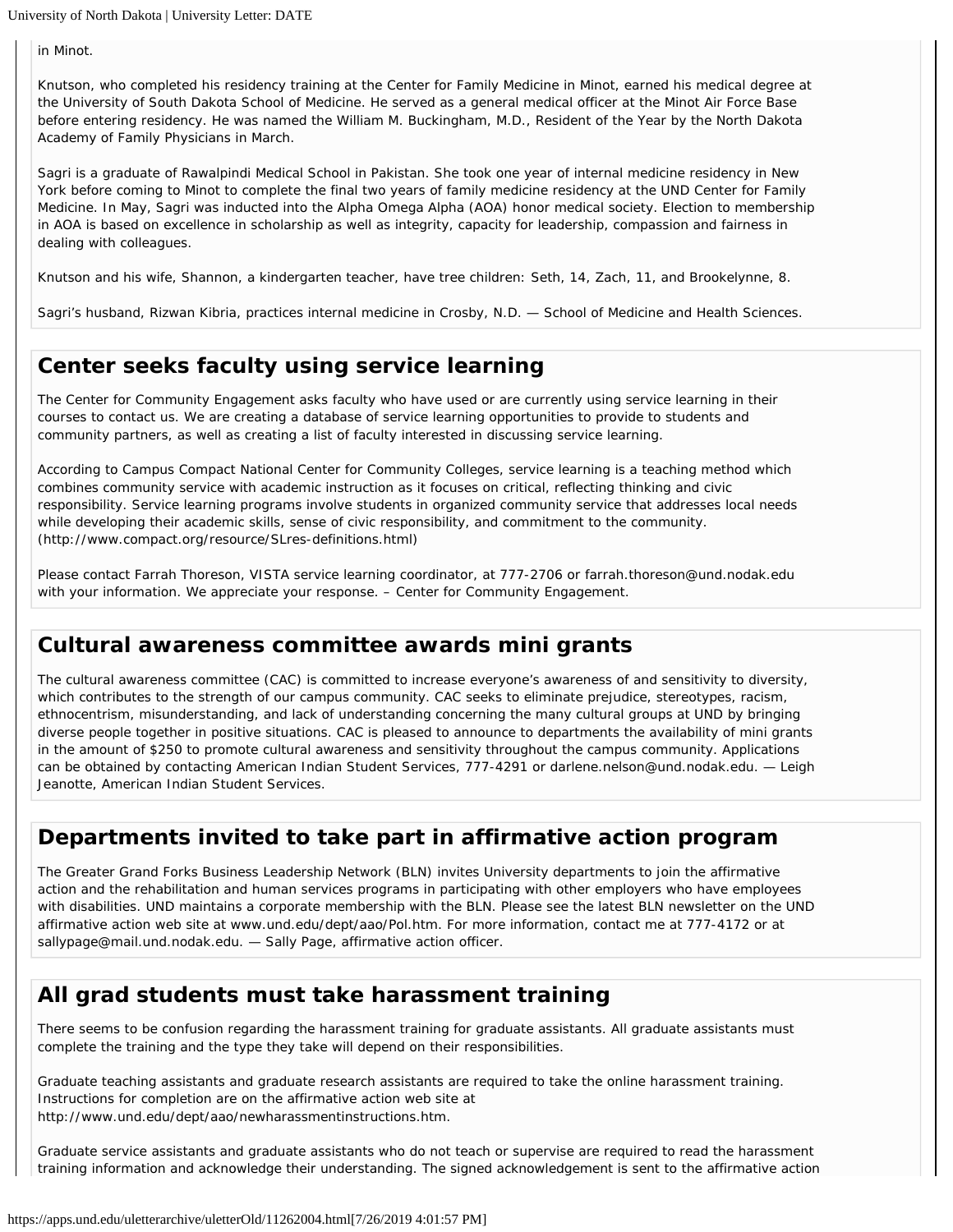office at Box 7097. If packets or assistance are needed, please contact the affirmative action office at 777-4171.

Please note that work study students or institutionally employed students are not required to take either training. – Sally Page, affirmative action officer.

## **Honorary degree nominations sought**

Members of the University council are invited to nominate outstanding individuals for an honorary degree. The deadline for submitting nominations is Friday, Dec. 3. Qualifications include, but are not limited to, the following State Board of Higher Education criteria (see SBHE, Policy 430.1):

1. The candidate should have had an association with the State of North Dakota. This association may be by virtue of birth, of residence, of education, of service to the state, the board, or one of the institutions governed by the board. 2. The candidate must have achieved a level of distinction which would merit comparable recognition in his or her profession or area of excellence.

3. The renown of the candidate should reflect favorably on the board, the institutions it governs, and the State of North Dakota.

In order to avoid any embarrassment, no suggestion shall be made to any person to be so honored until the State Board of Higher Education has acted on the nomination.

Institutional criteria and standards for the awarding of honorary degrees at the University of North Dakota have been established by the University senate. It is recommended that the following criteria be used in considering persons for an honorary degree:

- 1. Achievement of distinction in scholarship, or in comparable professional or creative achievement.
- 2. Recognized and outstanding service to the nation, to the state, or to the University of North Dakota.
- 3. Attendance at or graduation from the University of North Dakota, except as the individual is outstanding with

reference to the preceding criteria 1 and 2.

- 4. Non-membership on the faculty of the University of North Dakota.
- 5. Scholarship specialization in an area in which the university normally grants an earned degree.

#### **Procedures:**

1. Nominations may be made by any member of the University council.

2. Nominations must be accompanied by a factual dossier providing evidence that the nominee meets the criteria and standards established by the University Senate (Nos. 1-5 above). Factual compilation should include the following, in the order listed:

a. A brief biography.

- b. A list of scholarly writings, research and publications.
- c. Description of public service and achievements.
- d. List of offices and positions held.
- e. Other factual justifications for consideration.

3. The nominee's scholarship will be evaluated by the departmental faculty in the area of the nominee's specialization, such evaluation to be a part of the dossier presented to the honorary degrees committee.

4. A nominee will not be informed that he/she is being considered until the nomination has been approved at the SBHE level.

- 5. The titles of honorary degrees shall be distinct from those of earned degrees at UND.
- 6. No honorary bachelor's or master's degrees will be awarded.

On behalf of the honorary degrees committee, nominations and all supporting materials may be sent to the office of the vice president for academic affairs and provost, 302 Twamley Hall. The dateline for submitting nominations is Friday, Dec. 3. – Martha Potvin, interim provost.

## **Major Library of Congress exhibition comes to Museum**

"Rivers, Edens, Empires: Lewis & Clark and the Revealing of America," continues through Jan. 9. The Library of Congress has dipped into its unparalleled collection to launch an exhibition focusing on western exploration. With special federal funding, the exhibition opened at the Library of Congress in Washington in July 2003. Only three sites have been chosen to host the tour: the Joslyn Art Museum in Omaha, Neb.; the North Dakota Museum of Art; and the Museum of History and Industry, Seattle, Wash.

The exhibition spotlights rare documents and art works from both the European and the Indian worlds, first-hand observations, specimens and depictions of plants and animals, and spectacular maps, which enable the viewer to trace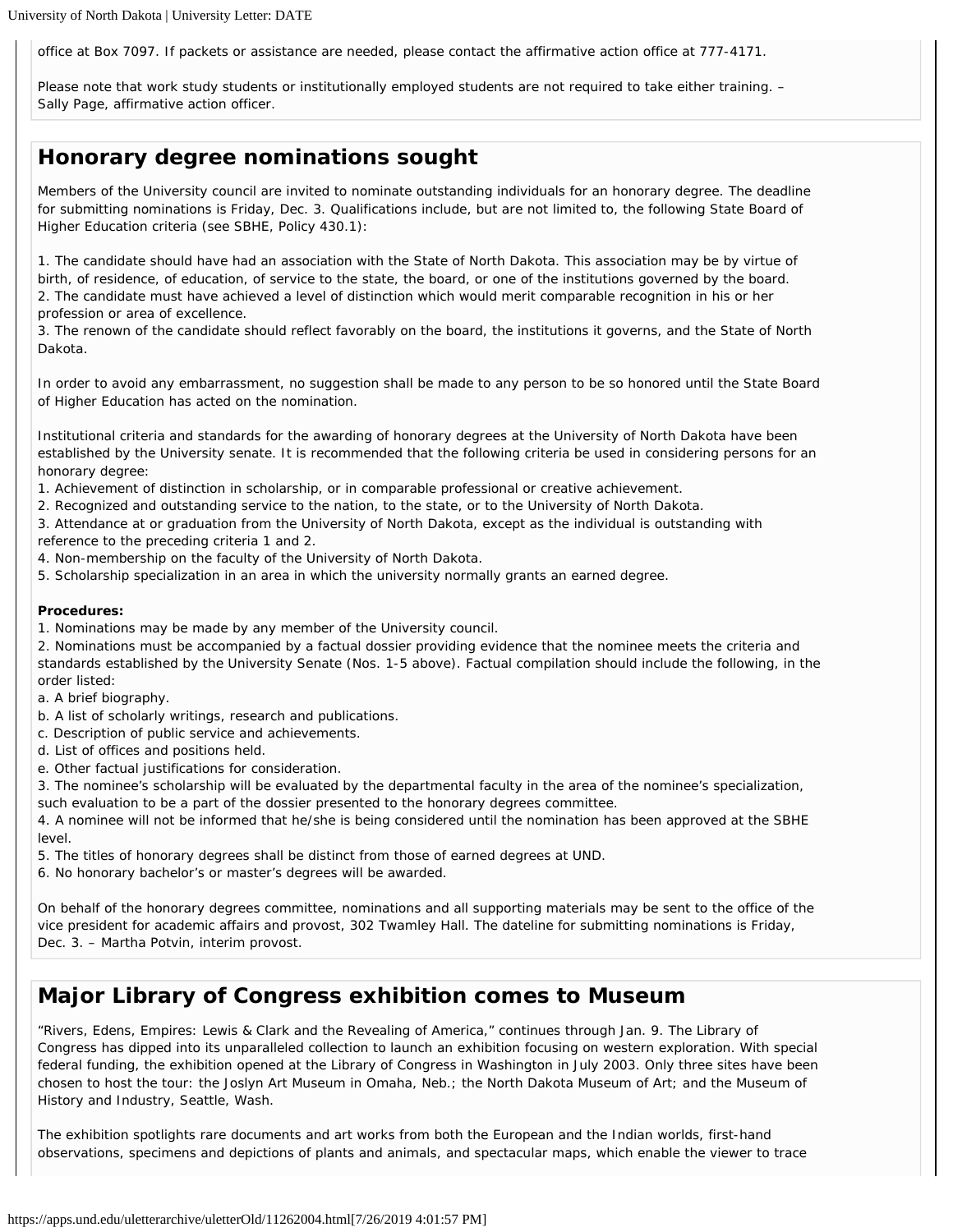an emerging picture of the continent as a complex web of geographic features and territorial claims as revealed through the experiences of early explorers and the native people they encountered along the way. Not only is the Library rich in Lewis and Clark related material, it also holds impressive collections of other important expeditions including those led by Zebulon Pike, Stephen Long, Charles Wilkes, and John Frémont, all featured in the exhibition.

Library materials are supplemented by loans from important collections including Indian artifacts from the National Museum of the American Indian, botanical specimens collected on various western expeditions from the National Museum of Natural History and the New York Botanical Garden, artist and naturalist Titian Peale's drawings made as a member of the Long expedition from the collection of the American Philosophical Society, and the Sitting Rabbit map and a winter count attributed to High Dog from the North Dakota Historical Society. Those expeditions and others are explored in the exhibition and place the remarkable trek made by the Corps of Discovery in the broad context of a century of exploration of the North American continent. The exhibition closes with an epilogue focused on the construction of the transcontinental railroad, which closed the door on the quest for a direct water passage to connect the East with the West.

The Museum has organized a series of events around the exhibition; the remaining programs are Thursday, Dec. 2; Sunday, Dec. 5; and Thursday, Dec. 9.

Museum hours are weekdays 9 a.m. to 5 p.m., Saturday and Sunday 11 a.m. to 5 p.m., open Thursday evenings until 9 p.m. There is no admission charge but the suggested donation for this exhibition is \$5. The exhibition and its national tour to Omaha, Grand Forks, and Seattle was made possible through funding from the United States Congress. That funding was secured by the Lewis and Clark Bicentennial Congressional Caucus and its cochairs, Senators Conrad Burns, Larry Craig, and Byron Dorgan, and Representatives Doug Bereuter and Earl Pomeroy.

The exhibition at the North Dakota Museum of Art is underwritten by David Rognlie, who graduated from UND in 1956, with additional funding from Xcel Energy, Margery McCanna-Jennison, Grand Forks Herald, Grand Forks Public Schools, Land O'Lakes Foundation, Nash Family Foundation, Nodak Electric Trust, North Dakota Council on the Arts, North Dakota Department of Commerce-Tourism Division, and the University of North Dakota Office of Academic Affairs. — North Dakota Museum of Art.

## **Note policy changes for accounting services**

Please refer to the accounting services web site for the most recent updates to policies/procedures at http://www.und.edu/dept/accounts/. Select the "Updates to Policies and Procedures" tab.

Recent updates include:

- -- Office Max Purchases Require VISA Purchasing Card.
- -- Out-of-State Per Diem Listing.
- -- Reimbursement for Private, Charter, Lease, or Rental of Aircraft.
- Lisa Heher, cash and investments manager.

#### **Office Max purchases must be made with purchasing card after Dec. 1**

Effective Dec. 1, UND will no longer be allowed to charge purchases at Office Max.

UND has available a Visa purchasing card for purchases up to the single purchase limit of \$5,000. Purchases can be made with the purchasing card at Office Max and at any vendor that accepts Visa.

Advantages of the Visa purchasing card:

- -- Smoother transition to PeopleSoft.
- -- Vendors often process and ship orders faster.
- -- Eliminates purchasing delays.
- -- Easier to make purchases with a vendor, no charge account needs to be established, and credit references do not need to be provided.
- -- Vendor is paid promptly.
- -- Reduces the number of request for payments/SOS payments.
- -- Reduces the number of invoicing problems.
- -- Reduces the number of checks issued.

To obtain a Visa purchasing card: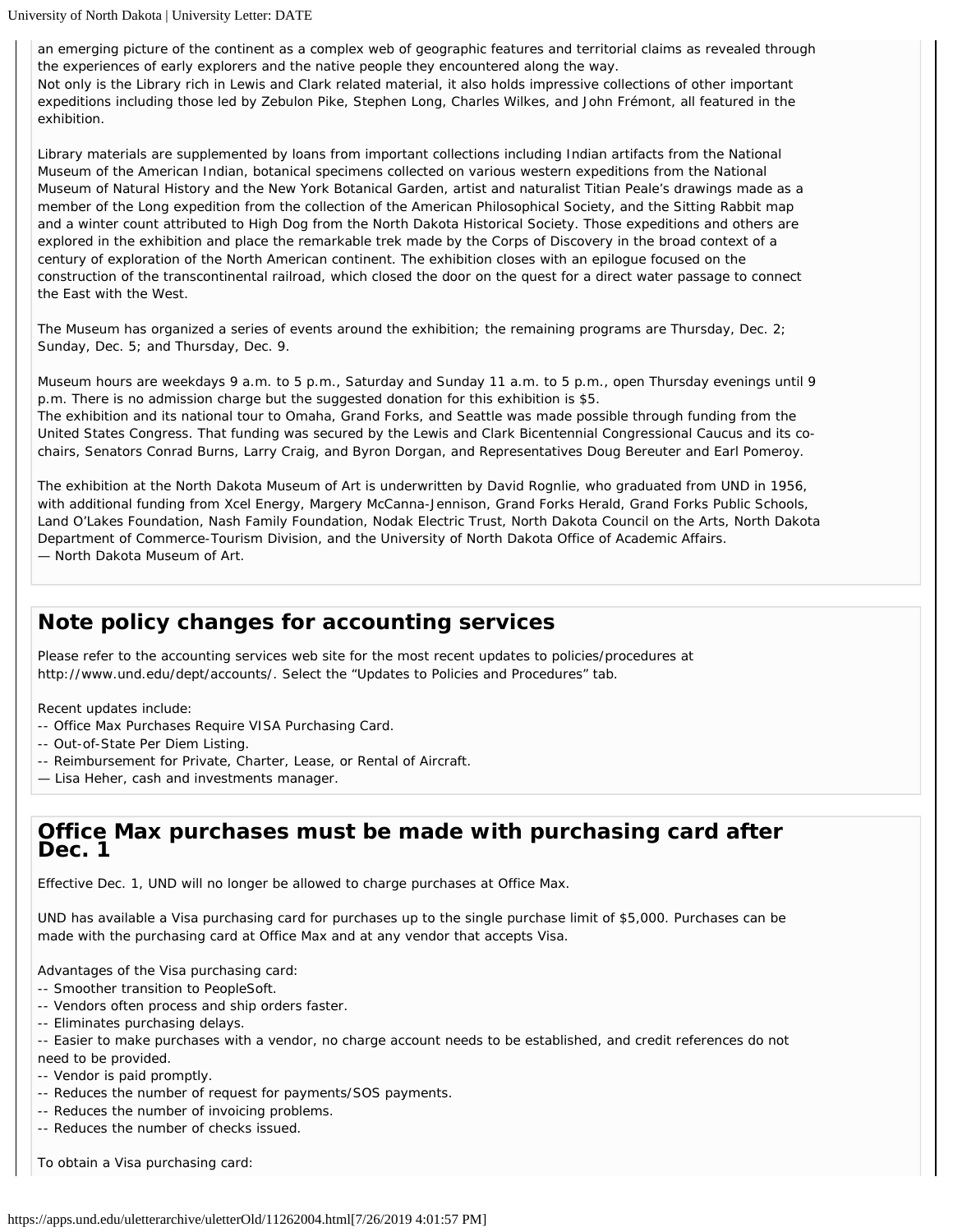-- Contact Kathie Howes, accounting services, 777-2915.

- -- Submit, to accounting services, the purchasing card application form (located at http://www.und.edu/dept/accounts. Select "Forms Available).
- -- All cardholders are required to attend a training session prior to receiving their Visa purchasing card.
- Accounting services.

## **Renew "A" zone parking permits before Dec. 6**

Red "A" zone parking permits expire Monday, Dec. 6. Renewal notices have been sent out to everyone currently on our records. If you did not receive one, please contact the parking and traffic office located in the Memorial Union (lower level) and pick up your new permit. To be eligible to purchase an "A" permit, you must be a full-time or part-time fully benefited employee of the University. Graduate students with 50 percent graduate teaching assistant or graduate research assistant appointments also qualify for "A" permits.

Parking permits are \$48 for the year, and can be purchased by cash, check, or credit card. Payroll deduction is also available to all employees who are employed nine months or more and are fully benefited. You will receive a new hang tag permit this year. Please make sure that your old permit is destroyed or turned in to the parking and traffic office. If you have any questions, please contact our office at 777-3551. – Sherry Kapella, parking and traffic office.

## **Golf course clubhouse available for gatherings**

Are you looking for a unique place to hold a meeting, retreat or reception? Ray Richards Golf Course Clubhouse offers a beautiful view and quiet surroundings. It's an ideal setting for your gathering. Call 777-3788 for availability and reservations. – Ray Richards Golf Course Clubhouse.

## **West side of Carnegie parking lot will close for construction**

The mechanical project for the Carnegie Building will begin this week as contractors install a new HVAC system. They will use the parking lot on the west side of the building for their staging area. The accessible parking spaces will be temporarily re-located to the visitor lot on the east side of the building. We hope to have this completed by early January depending upon availability of equipment. – Facilities.

## **FlexComp deadline is Nov. 30**

The open enrollment period for the FlexComp program for the plan year of Jan. 1, 2005 through Dec. 31, 2005, is quickly coming to an end (open enrollment period is Nov. 1-30, 2004). Enrollment agreements must be returned to the payroll office by Tuesday, Nov. 30. No enrollment agreements will be accepted after 4:30 p.m.that day. No exceptions will be made for mail delays; if the deadline date is approaching, it is advised that you hand-deliver your form directly to the payroll office to assure meeting the deadline. This deadline is required to ensure that all forms received can be processed prior to Jan. 1.

All benefited employees have the opportunity to enroll or re-enroll in this fringe benefit. This program helps employees pay for medical and dependent care expenses with pre-tax dollars instead of after-tax dollars. If you have any questions or need any additional information, call me. – Heidi Strande, payroll office FlexComp specialist, 777-4423.

## **Pre-paid phone cards available from telecommunications**

Telecommunications has new lower-rate pre-paid phone cards available for personal use by faculty, staff and students. The cards come in three denominations: \$5 card at \$0.059 per minute, \$10 card at \$0.055 per minute and \$20 card at \$0.049 per minute. Cards can be purchased at the telecommunications office in the lower level of the Carnegie Building, Wilkerson C-Store, Walsh C-Store, or the U-Snack C-Store in the Memorial Union. – Telecommunications.

## **TRIO sponsors giving tree for families in need**

TRIO programs are sponsoring a giving tree for area families. If you would like to help, please take a gift tag from the giving tree across from the Info Center in the Memorial Union. On the gift tag is information about a gift to be given to a family. Please bring the unwrapped gift and the gift tag to the third floor of McCannel Hall, TRIO programs (across from the Union). Thanks for your help. – TRIO programs.